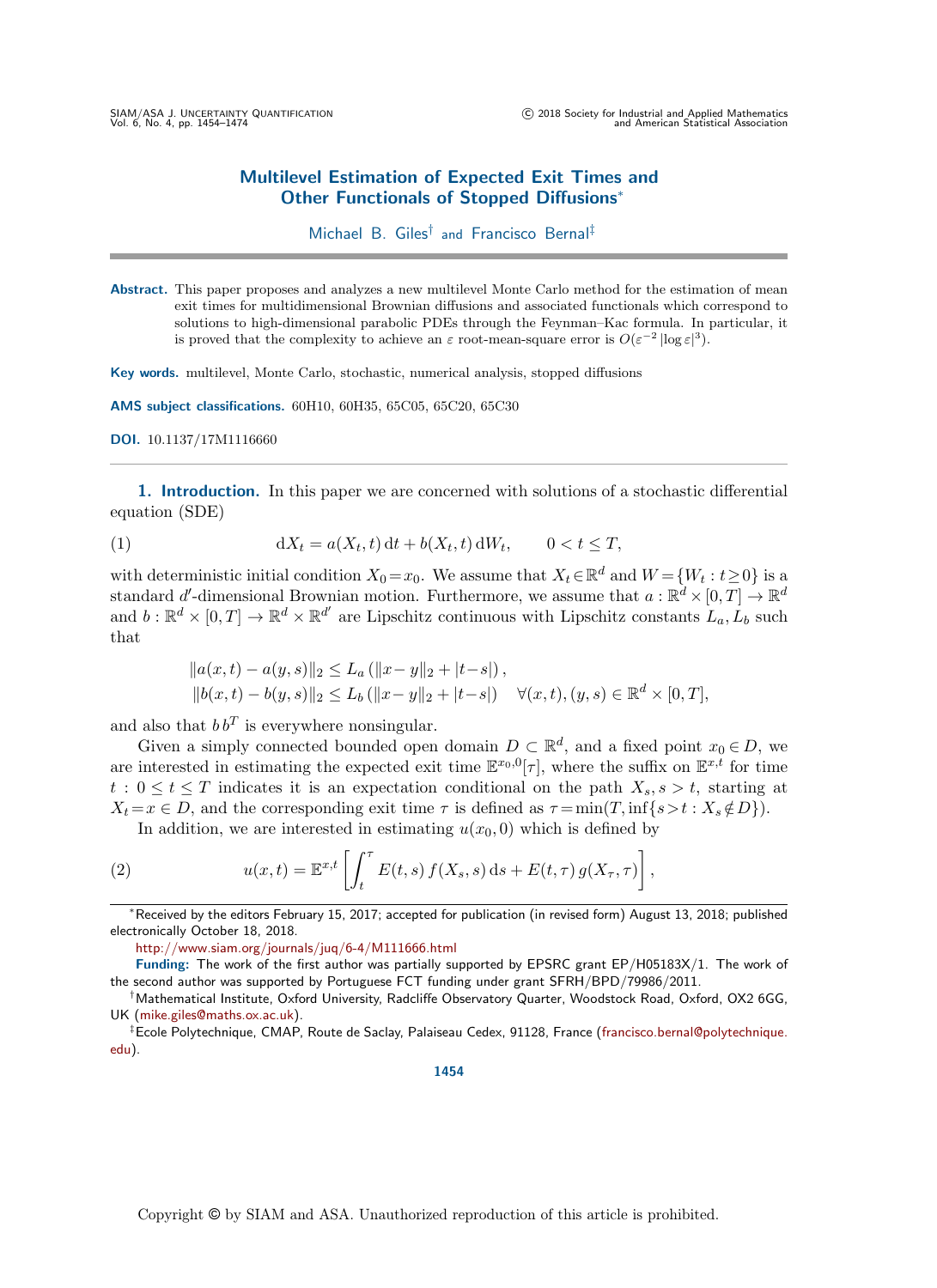where

$$
E(t_0, t_1) = \exp\left(-\int_{t_0}^{t_1} V(X_t, t) dt\right).
$$

We assume that the functions  $f : \mathbb{R}^d \times [0,T] \to \mathbb{R}, g : \mathbb{R}^d \times [0,T] \to \mathbb{R}, V : \mathbb{R}^d \times [0,T] \to \mathbb{R}$ are all Lipschitz continuous with Lipschitz constants  $L_f, L_g, L_V$ , respectively, and also that  $g \in C^{2,1}(D \times [0,T])$ , with its spatial Hessian  $H_g$  and time derivative  $\dot{g} \equiv \partial g / \partial t$  both bounded.

The Feynman–Kac formula [\[15,](#page-20-0) [16\]](#page-20-1) establishes that if the boundary  $\partial D$  is sufficiently smooth,  $u(x, t)$  satisfies the PDE

(3) 
$$
\frac{\partial u}{\partial t} + \sum_j a_j(x, t) \frac{\partial u}{\partial x_j} + \frac{1}{2} \sum_{j,k,l} b_{j,k}(x, t) b_{l,k}(x, t) \frac{\partial^2 u}{\partial x_j \partial x_l} - V(x, t) u(x, t) + f(x, t) = 0,
$$

inside the domain  $D \times [0, T)$ , subject to Dirichlet boundary conditions  $u(x, t) = g(x, t)$  when either  $x \in D$ ,  $t=T$  or  $x \in \partial D$ ,  $0 < t < T$ .

When using an Euler–Maruyama discretization for the SDE, with a uniform timestep of size h, standard analysis gives an  $O(h^{1/2})$  strong error with regards to the path approximation, and Gobet and Menozzi [\[11\]](#page-20-2) have proved that the weak error for the expected stopping time is also  $O(h^{1/2})$ . To achieve a root-mean-square error of  $\varepsilon$  requires  $O(\varepsilon^{-2})$  path samples, with  $h = O(\varepsilon^2)$  so that the average cost of each path sample is  $O(\varepsilon^{-2})$ . Hence the total computational cost is  $O(\varepsilon^{-4})$ .

The  $O(h^{1/2})$  weak error is due to the  $O(h^{1/2})$  movement in the SDE solution within each timestep; this is not accounted for by the standard piecewise constant interpolation of the Euler–Maruyama discretization. One possible improvement would be the use of a brownian bridge interpolant [\[9\]](#page-20-3) which would allow one to sample the minimum distance to smooth boundaries within each timestep, improving the weak order to  $O(h)$ . Another approach, developed by Gobet and Menozzi [\[11\]](#page-20-2), based on an original idea by Broadie, Glasserman, and Kou [\[3\]](#page-19-0), introduces a boundary correction, offsetting the boundary in the normal direction by a distance which is  $O(h^{1/2})$ . This too improves the weak error to  $O(h)$ , and so the overall computational cost is reduced to  $O(\varepsilon^{-3})$ .

Building on Giles's multilevel Monte Carlo (MLMC) method for barrier options [\[6\]](#page-20-4), Primozic [\[18\]](#page-20-5) developed an MLMC algorithm for estimating the mean exit time for one-dimensional (1D) diffusions with planar boundaries. This used the Milstein discretization which gives an  $O(h)$  strong error, combined with a Brownian bridge estimate of the probability of crossing the boundary within each timestep. This gives an  $O(\varepsilon^{-2})$  computational complexity, but its generalization to multidimensional applications is limited to those cases in which the underlying SDE satisfies a commutativity condition, which means that the Lévy areas for each timestep are not required in the implementation of the Milstein discretization [\[9\]](#page-20-3).

Higham et al. [\[13\]](#page-20-6) instead proposed an MLMC method based on the Euler–Maruyama discretization and proved that its complexity is  $O(\varepsilon^{-3} |\log \varepsilon|^3)$ . If they had used either of the two methods mentioned previously to make the weak error first order, this would improve to  $O(\varepsilon^{-2.5} \log \varepsilon^3).$ 

The objective in this paper is to improve the numerical algorithm analyzed by Higham et al. to reduce the computational complexity to  $O(\varepsilon^{-2} |\log \varepsilon|^3)$ . This is achieved by addressing the problem identified in the analysis in [\[13\]](#page-20-6), which is the poor decay in the variance of the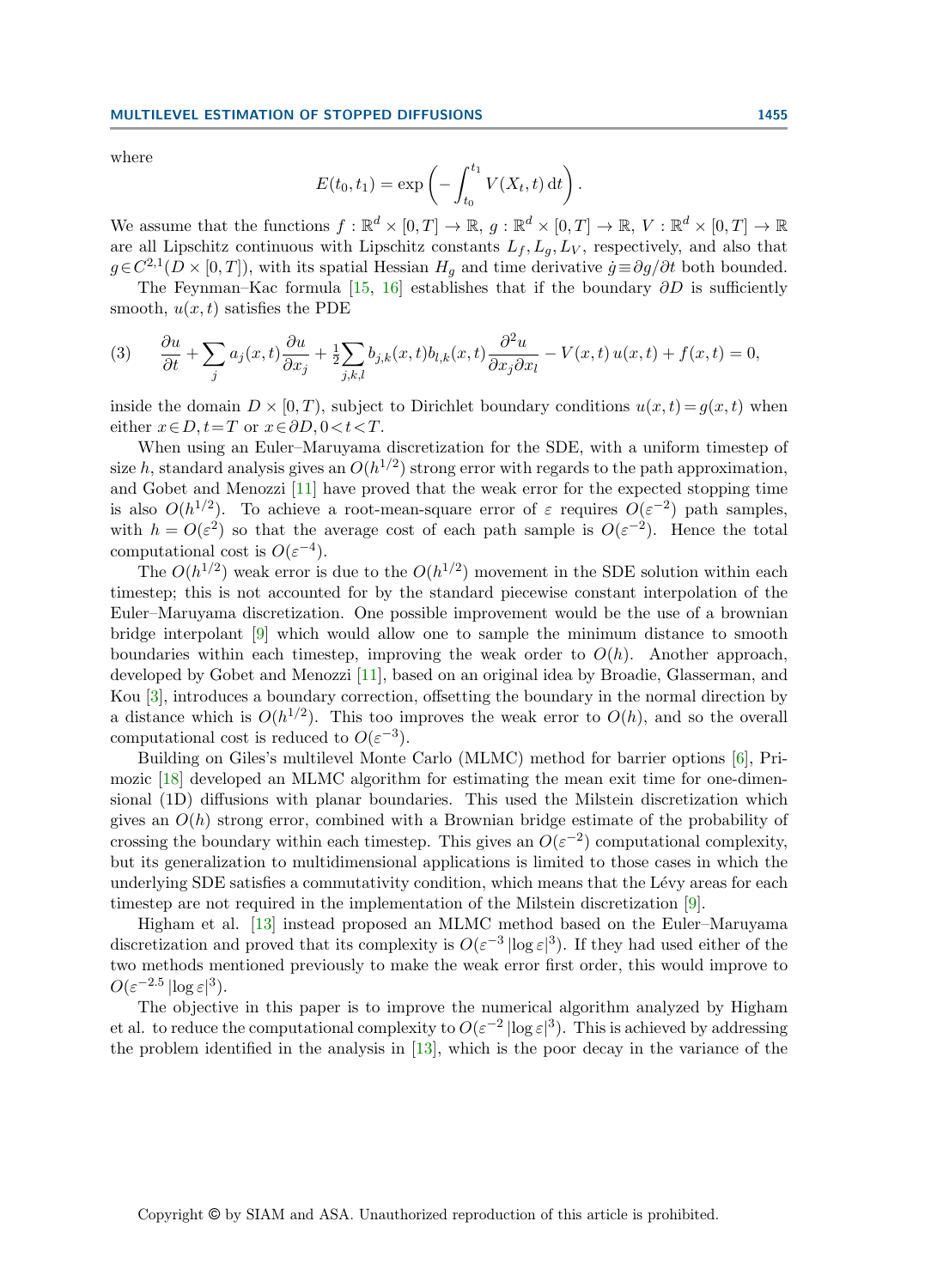multilevel correction as  $h \to 0$ . This is approximately  $O(h^{1/2})$  because there is an  $O(h^{1/2})$ probability that a path which starts within  $O(h^{1/2})$  of the boundary will continue for a time which is  $O(1)$  before exiting the domain.

We fix this problem by splitting the fine or coarse path simulation into multiple independent copies once the other one has exited the domain. Averaging over these subpaths approximates the conditional expectation and reduces the multilevel variance to approximately  $O(h)$ . However, the expected value on each level is not changed, and therefore the telescoping summation which lies at the heart of MLMC remains valid.

The paper begins with a lemma bounding the variance of the Feynman–Kac functional, followed by a review of the Euler–Maruyama approximation of the SDE path and the path functional, the Gobet and Menozzi technique for improving the weak convergence, and the MLMC algorithm used by Higham et al.

The new algorithm is then presented and analyzed. The numerical analysis relies heavily on the theoretical results of Gobet and Menozzi [\[11\]](#page-20-2) and is similar in structure to the analysis of Higham et al. [\[13\]](#page-20-6). The effectiveness of the new algorithm is demonstrated through numerical experiments, and directions for future research are discussed in the final conclusions.

2. Exit times and Feynman–Kac functionals. If we define  $u_{\text{exit}}(x, t)$  to correspond to the particular Feynman–Kac functional in which  $f_{\text{exit}}(x, t) \equiv 0$ ,  $g_{\text{exit}}(x, t) \equiv t$ ,  $V_{\text{exit}}(x, t) \equiv 0$ , then  $u_{\text{exit}}(x_0, 0)$  is equal to the expected exit time  $\mathbb{E}^{x_0,0}[\tau]$  defined previously.

We now make a key assumption.

Assumption 1. There are Lipschitz constants  $L_u$ ,  $L_{\text{exit}}$  such that

$$
|u(x,t) - u(y,s)| \le L_u (||x-y||_2 + |t-s|),
$$
  

$$
|u_{\text{exit}}(x,t) - u_{\text{exit}}(y,s)| \le L_{\text{exit}} (||x-y||_2 + |t-s|) \quad \forall (x,t), (y,s) \in D \times [0,T].
$$

Comment. If the boundary  $\partial D$  is sufficiently smooth, the Lipschitz conditions for  $u(x,t)$ and  $u_{\text{exit}}(x, t)$  in Assumption 1 follow from the assumed Lipschitz properties for a, b, f, g, V. However, this assumption might not be satisfied if there is a reentrant corner within the domain.

The following lemma bounds the variance of the SDE functional:

$$
P_{t_0} = \int_{t_0}^{\tau} E(t_0, s) f(X_s, s) ds + E(t_0, \tau) g(X_{\tau}, \tau).
$$

The equivalent theorem for the Euler–Maruyama discretization will play a critical role in the later numerical analysis.

<span id="page-2-0"></span>Lemma 1. There exists a constant c such that for any  $x_0 \in D$ ,  $0 \le t_0 < T$ 

$$
\mathbb{V}^{x_0,t_0}[P_{t_0}] \le c \ \mathbb{E}^{x_0,t_0}[\tau - t_0].
$$

Note that  $\mathbb{V}^{x_0,t_0}$  represents the variance conditional on  $X_{t_0} = x_0$ .

Proof. By the Itô calculus,

$$
d(E(t_0, s) g(X_s, s)) = E(t_0, s) \left( \left( -V g + \dot{g} + (\nabla g)^T a + \frac{1}{2} \operatorname{trace}(b^T H_g b) \right) ds + (\nabla g)^T b dW_s \right)
$$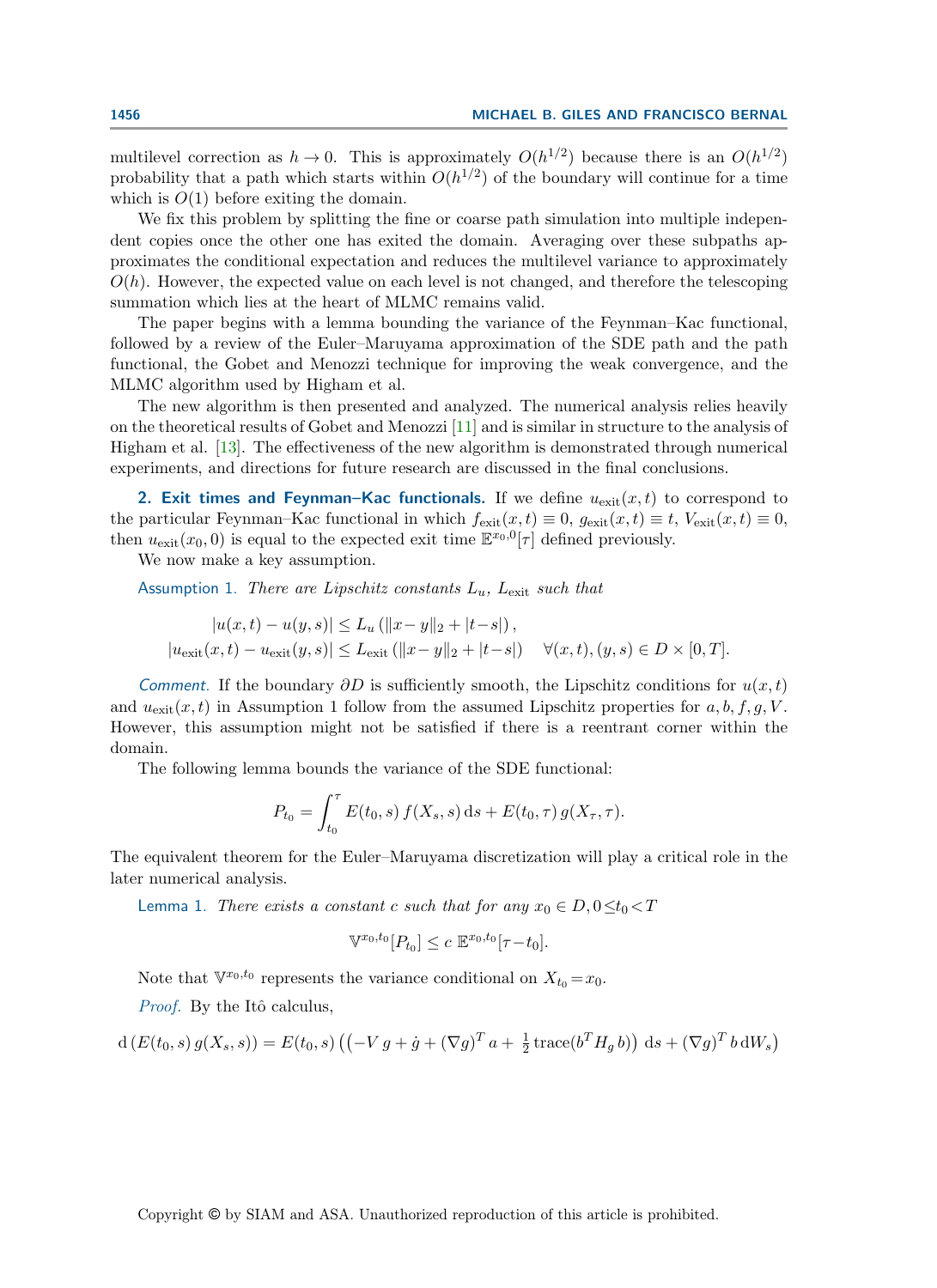with a, b, g,  $\dot{g} \equiv \partial g/\partial t$ ,  $\nabla g$ , the spatial gradient of g, and  $H_q$ , the Hessian of g, all evaluated at  $(X_s, s)$ . Hence,

$$
P_{t_0} - g(x_0, t_0) = p^{(1)} + p^{(2)},
$$

where

$$
p^{(1)} = \int_{t_0}^{\tau} E(t_0, s) (f - V g + \dot{g} + (\nabla g)^T a + \frac{1}{2} \operatorname{trace}(b^T H_g b)) ds,
$$
  

$$
p^{(2)} = \int_{t_0}^{\tau} E(t_0, s) (\nabla g)^T b dW_s.
$$

We then have

$$
\mathbb{V}^{x_0,t_0}[P_{t_0}] \leq \mathbb{E}^{x_0,t_0}[(P_{t_0}-g(x_0,t_0))^2] \leq 2 \mathbb{E}^{x_0,t_0}[(p^{(1)})^2+(p^{(2)})^2].
$$

Since  $E(t_0, s) \leq \exp(T||V||_{\infty})$ , and every other term in the integrand for  $p^{(1)}$  is similarly bounded, there exists a constant c, independent of  $W, x_0, t_0$ , such that  $|p^{(1)}| \le c \left(\tau - t_0\right) \le c T$ and hence

$$
\mathbb{E}^{x_0,t_0}[(p^{(1)})^2] \le c^2 T \mathbb{E}^{x_0,t_0}[\tau-t_0].
$$

In addition,

$$
\mathbb{E}^{x_0, t_0}[(p^{(2)})^2] = \mathbb{E}^{x_0, t_0} \left[ \int_{t_0}^{\tau} (E(t_0, s))^2 \, \| (\nabla g)^T b \|_2^2 \, ds \right]
$$
  

$$
\le \exp(2T \| V \|_{\infty}) \, \| \nabla g \|_{2, \infty}^2 \| b \|_{2, \infty}^2 \, \mathbb{E}^{x_0, t_0}[\tau - t_0],
$$

where  $||b||_{2,\infty}$ ,  $||\nabla g||_{2,\infty}$  are the maximum values of  $||b||_2$ ,  $||\nabla g||_2$  over  $D \times [0, T]$ .

This completes the proof.

**3. Euler–Maruyama approximation.** Using a uniform timestep of size  $h$ , the standard Euler–Maruyama approximation of the SDE is

$$
\widehat{X}_{t_{n+1}} = \widehat{X}_{t_n} + a(\widehat{X}_{t_n}, t_n) h + b(\widehat{X}_{t_n}, t_n) \Delta W_n,
$$

where  $\Delta W_n \equiv W_{t_{n+1}} - W_{t_n}$  and each component of  $\Delta W_n$  is an  $N(0, h)$  independent and identically distributed (i.i.d.) random variable. Let  $\hat{X}_t$  be the piecewise-constant interpolation in which  $X_t$  is taken to be constant on the open-ended time interval  $[t_n, t_{n+1})$ . Correspondingly, for any time interval  $[t_0, t]$  with  $t_0 = nh$  for some integer n, we can define

$$
\widehat{E}(t_0, t) = \exp\left(-\int_{t_0}^t V(\widehat{X}_s, s) \,ds\right)
$$

and let  $\hat{u}(x_0, t_0) = \mathbb{E}^{x_0, t_0}[\hat{P}_{t_0}]$ , where now the suffix on  $\mathbb{E}^{x_0, t_0}$  indicates that the expectation is conditional on  $\hat{X}_t = x_t$ , and  $\hat{P}_t$  is defined by conditional on  $X_{t_0} = x_0$ , and  $P_{t_0}$  is defined by

$$
\widehat{P}_{t_0} = \int_{t_0}^{\widehat{\tau}} \widehat{E}(t_0, s) f(\widehat{X}_s, s) \,ds \ + \ \widehat{E}(t_0, \widehat{\tau}) g(\widehat{X}_{\widehat{\tau}}, \widehat{\tau})
$$

with  $\hat{\tau} = \min(T, \min\{t_n : \hat{X}_{t_n} \notin D\})$  being the exit time of the numerical approximation.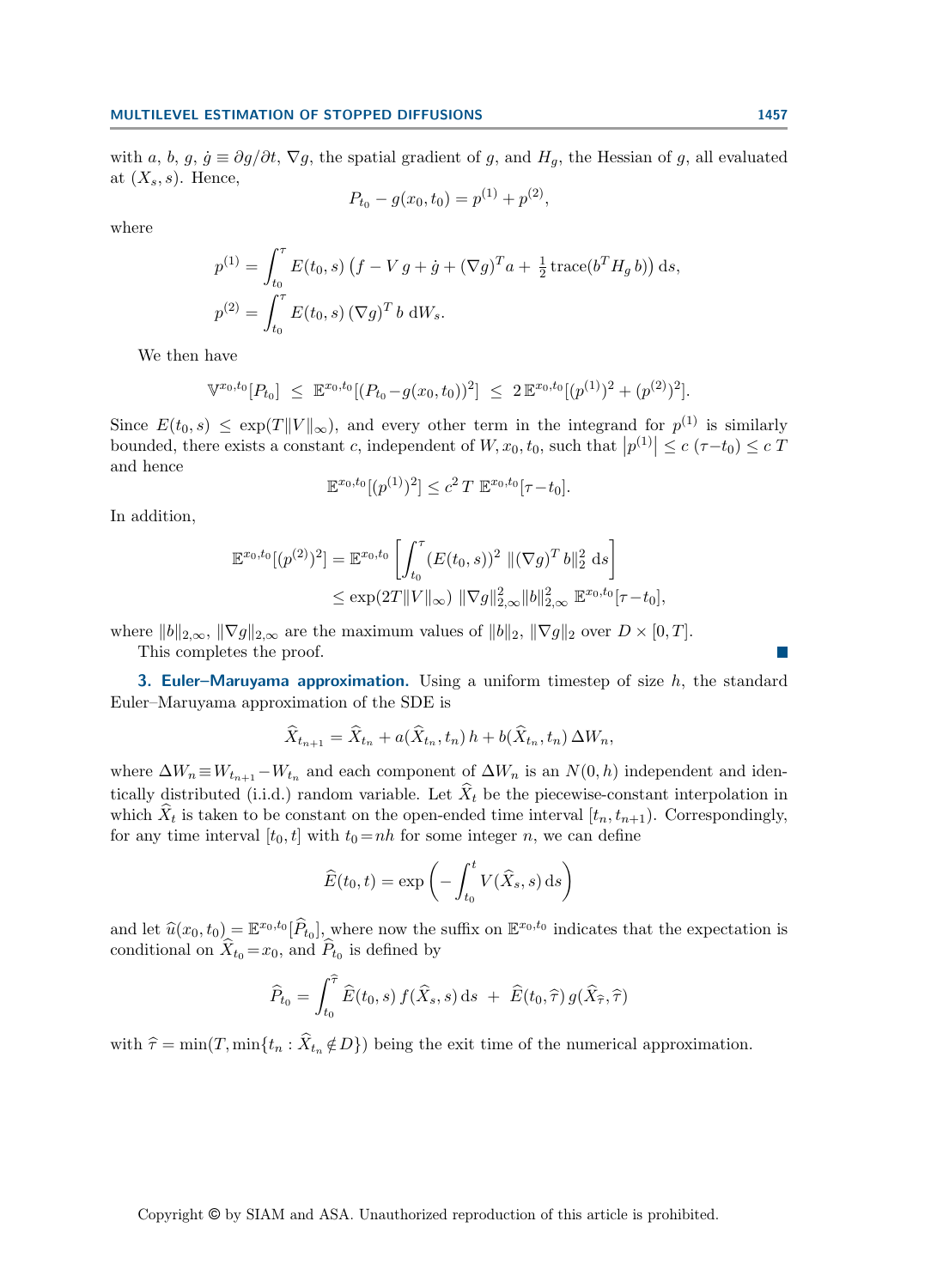$\widehat{u}_{\text{exit}}(x_0, t_0)$  can be defined analogously as the expected exit time for the numerical path approximation starting from  $\hat{X}_{t_0} = x_0$ .

This Euler–Maruyama discretization is the basis for the MLMC method proposed in this paper. In discussing the computational complexity of the algorithm, we make the following assumption.

Assumption 2. There is a unit computational cost in performing one timestep of the Euler– Maruyama discretization and in determining whether  $X_{t_{n+1}} \in D$ .

Comment. The main point in this assumption is that the cost does not depend on the timestep h or the overall accuracy  $\varepsilon$  to be achieved. Regarding the dependence of the cost on the dimension d, the actual computing time required to generate the Brownian increments  $\Delta W_n$  for one timestep will be proportional to d, while the computation of  $b(X_{t_n}, t_n)$  and the product  $b(\hat{X}_{t_n}, t_n) \Delta W_n$  will have a cost proportional to  $d d'$  if  $b(x, t)$  is dense.

Determining whether  $X_{t_{n+1}} \in D$  may not be easy in practice. It obviously depends on the way in which D, or its boundary  $\partial D$ , is specified. If  $\partial D$  is specified as a collection of patches, then a generalized octree data structure may be required to minimize the searching required to determine which boundary patches a point is near to and whether the move from  $X_{t_n}$  to  $\hat{X}_{t_{n+1}}$  has crossed any patches. This cost will actually reduce slightly as  $h\to 0$  since the jumps  $\hat{X}_{t_{n+1}}-\hat{X}_{t_n}$  will become smaller and so less searching is likely to be required.

Standard theory on the numerical analysis of the Euler–Maruyama discretization [\[17\]](#page-20-7) gives the following strong convergence result.

<span id="page-4-0"></span>Lemma 2. For  $q \geq 1$  we have

$$
\mathbb{E}^{x_0,0}\left[\sup_{[0,T]}\|X_t-\widehat{X}_t\|^q\right]^{1/q} = O(h^{1/2}|\log h|^{1/2}).
$$

<span id="page-4-1"></span>The following corollary bounds the step changes in the Euler–Maruyama solution. Corollary 3. For  $q \geq 1$  we have

$$
\mathbb{E}^{x_0,0}\left[\sup_{[0,T]}\|\widehat{X}_t-\lim_{s\to t-}\widehat{X}_s\|^q\right]^{1/q}=\ O(h^{1/2}|\log h|^{1/2}).
$$

*Proof.*  $\|\widehat{X}_t - \widehat{X}_s\| \leq \|X_t - \widehat{X}_t\| + \|X_s - \widehat{X}_s\| + \|X_t - X_s\|$ , and then the result follows by taking the limit  $s \to t-$  and using the result from the previous lemma.

The final assumption concerns the weak error due to the Euler–Maruyama approximation. Assumption 3. There exist constants  $c_u$  and  $c_{\text{exit}}$  such that for all  $x \in D, 0 \lt t \lt T$ 

$$
|u(x,t) - \widehat{u}(x,t)| \leq c_u h^{1/2},
$$
  

$$
|u_{\text{exit}}(x,t) - \widehat{u}_{\text{exit}}(x,t)| \leq c_{\text{exit}} h^{1/2}.
$$

Comment. Gobet and Menozzi [\[11\]](#page-20-2) have proved this is true given Assumption 1 and conditions on the smoothness of the boundary  $\partial D$ . See also the related matched asymptotic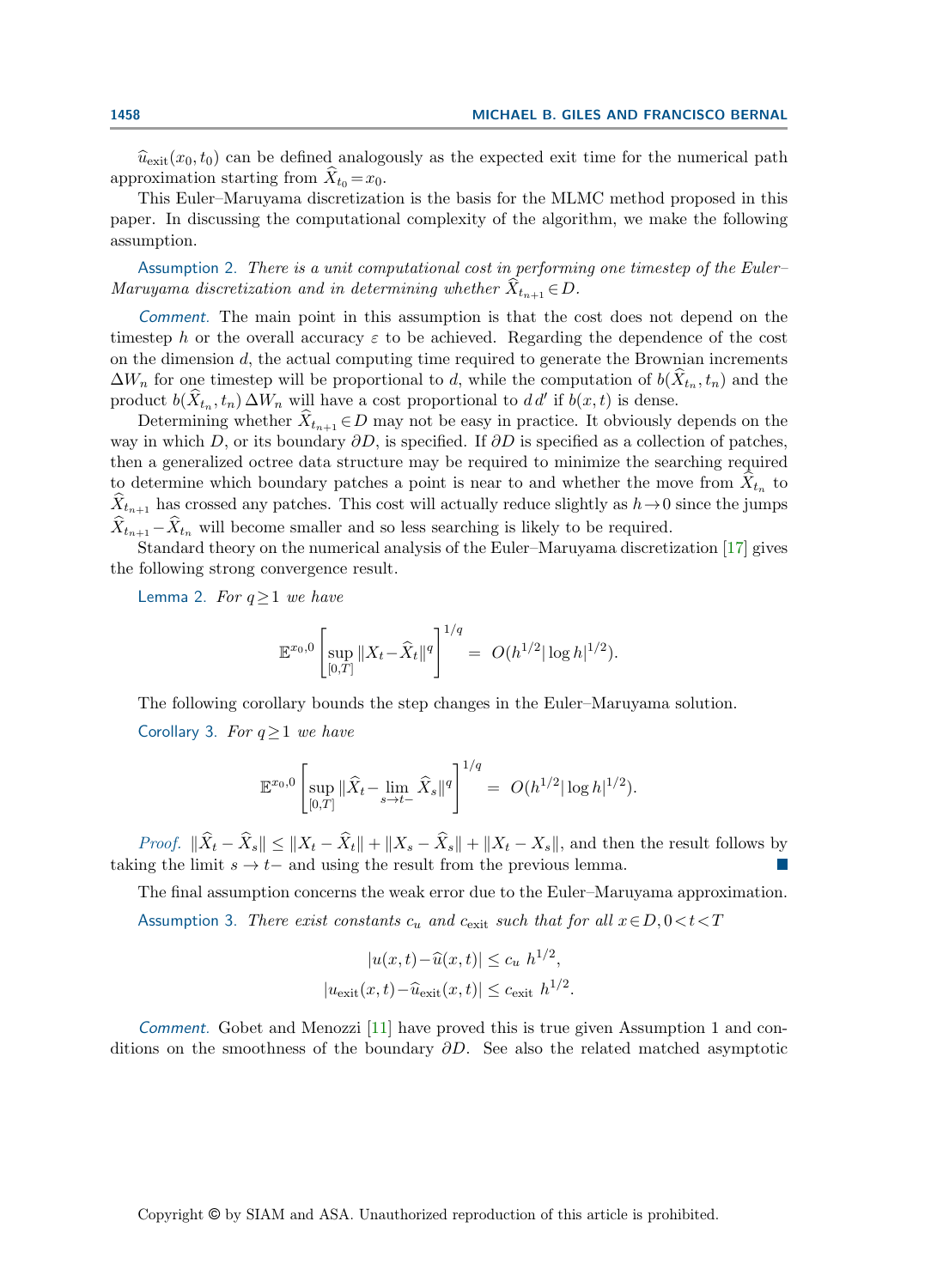analysis by Howison and Steinberg [\[14\]](#page-20-8) and a new paper by Bouchard, Geiss, and Gobet [\[2\]](#page-19-1), which analyzes the expected  $L_1$  error in the exit time, under certain conditions.

Under these conditions, based on an original idea due to Broadie, Glasserman, and Kou [\[3\]](#page-19-0), Gobet and Menozzi go on to develop a numerical discretization with an improved first order weak convergence, by defining the path to have exited the domain at time  $t_n$  if either  $\hat{X}_{t_n} \notin D$  or  $\hat{X}_{t_n} \in D$  and

$$
\|\widehat{X}_{t_n} - \pi(\widehat{X}_{t_n})\|_2 \ \leq \ c_0 \, \|n^T(\pi(\widehat{X}_{t_n})) b(\widehat{X}_{t_n})\|_2 \, h^{1/2},
$$

where  $\pi(x) \equiv \arg \min_{y \in \partial D} ||x - y||_2$  is the projection of x onto the boundary  $\partial D$ ,  $n(x)$  is the unit normal on the boundary, and  $c_0 = -\zeta(1/2)/\sqrt{2\pi} \approx 0.5826$  (see (2.1) in [\[11\]](#page-20-2)).

The Lipschitz assumption for  $u_{\text{exit}}$ , together with the bound in Assumption 3, leads immediately to the following bound on the expected exit time of numerical path simulations, based on the initial distance from the boundary.

Lemma 4. Under Assumptions 1 and 3, for any  $x_0 \in D$ ,  $t_0 = nh < T$  for some integer n, and  $y ∈ ∂D$ ,

$$
\mathbb{E}^{x_0,t_0} \left[ \hat{\tau} - t_0 \right] \leq L_{\text{exit}} \left( \|y - x_0\|_2 + |s - t_0| \right) + c_{\text{exit}} h^{1/2}.
$$

This lemma is important because of the following theorem.

<span id="page-5-0"></span>Theorem 5. There exists a constant c such that for any  $x_0 \in D$  with  $t_0 = nh < T$  for some integer n,

$$
\mathbb{V}^{x_0,t_0}[\widehat{P}_{t_0}] \leq c \mathbb{E}^{x_0,t_0}[\widehat{\tau}-t_0].
$$

*Proof.* The proof is similar to that for Lemma [1.](#page-2-0) If we define  $\mathbf{1}_n$  to be the indicator function for  $t_n < \hat{\tau}$ , then by considering  $d(\widehat{E}(t_0, s) g(\widehat{X}_s, s))$  we obtain

$$
\widehat{E}(t_0, \widehat{\tau}) g(\widehat{X}_{\widehat{\tau}}, \widehat{\tau}) - g(x_0, t_0) = \int_{t_0}^{\widehat{\tau}} \widehat{E}(t_0, s) \left( -V(\widehat{X}_s, s) g(\widehat{X}_s, s) + \dot{g}(\widehat{X}_s, s) \right) ds \n+ \sum_{n \geq 0} \mathbf{1}_n \widehat{E}(t_0, t_{n+1}) \left( g(\widehat{X}_{t_{n+1}}, t_{n+1}) - g(\widehat{X}_{t_n}, t_{n+1}) \right).
$$

If the function  $F : \mathbb{R} \to \mathbb{R}$  is twice continuously differentiable, then there exists some  $0 < \xi < 1$  such that  $F(1) - F(0) = F'(0) + \frac{1}{2}F''(\xi)$ . Applying this to  $F(s) \equiv g(\hat{X}_{t_n} + s \Delta \hat{X}, t_{n+1})$ with  $\Delta X \equiv X_{t_{n+1}} - X_{t_n} = a(X_{t_n}, t_n) h + b(X_{t_n}, t_n) \Delta W_n$  gives

$$
g(\widehat{X}_{t_{n+1}}, t_{n+1}) - g(\widehat{X}_{t_n}, t_{n+1}) = (\nabla g)_n^T (a_n h + b_n \Delta W_n) + \frac{1}{2} (a_n h + b_n \Delta W_n)^T H_{g,n} (a_n h + b_n \Delta W_n),
$$

where  $a_n \equiv a(X_{t_n}, t_n)$ ,  $b_n \equiv b(X_{t_n}, t_n)$ ,  $(\nabla g)_n \equiv \nabla g(X_{t_n}, t_{n+1})$ , and  $H_{g,n}$ , the Hessian of g, is evaluated at  $(\widehat{X}_{t_n} + \xi \Delta \widehat{X}, t_{n+1}).$ 

Hence,

$$
\widehat{P}_{t_0} - g(x_0, t_0) = p^{(1)} + p^{(2)} + p^{(3)},
$$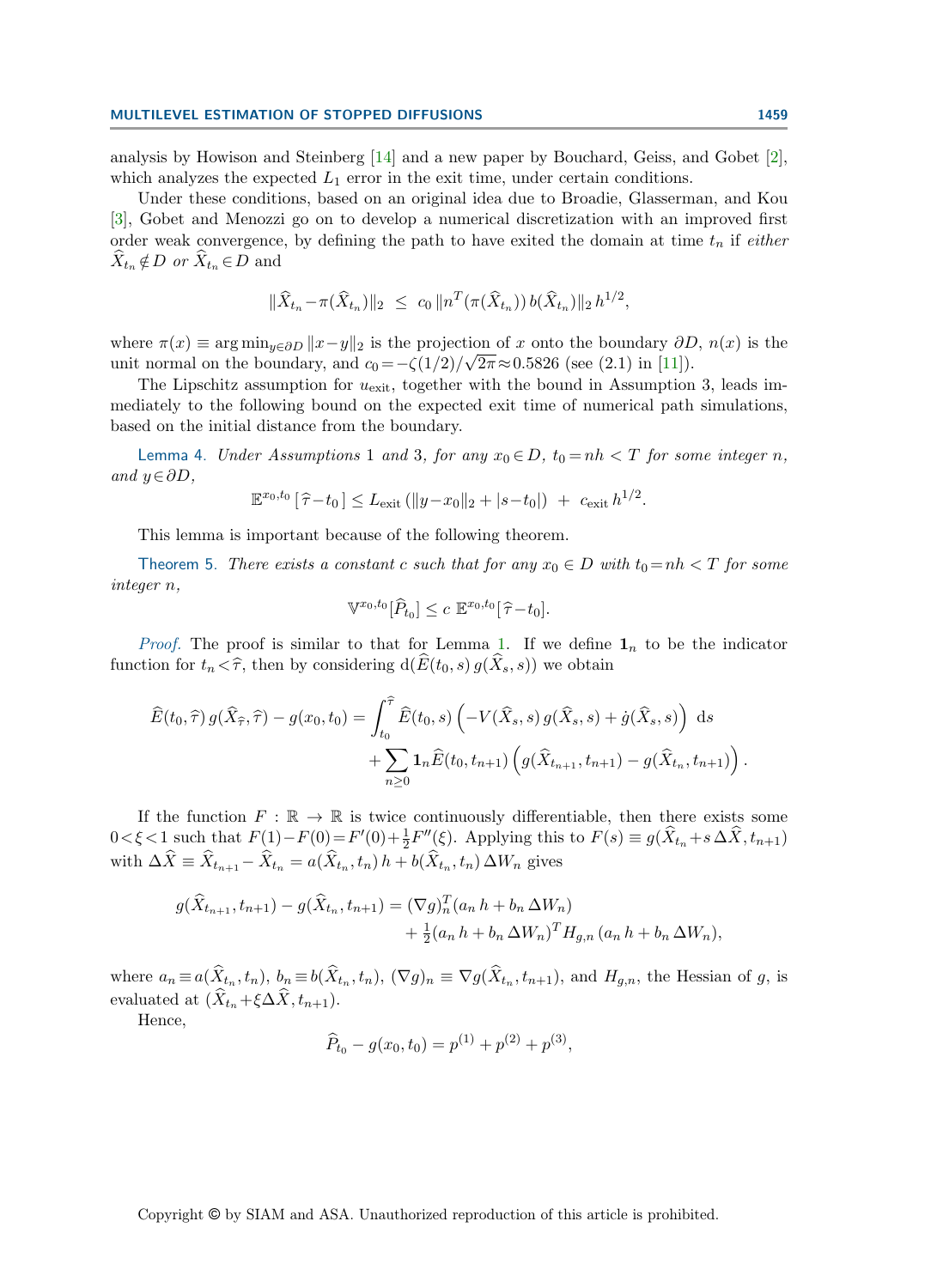where

$$
p^{(1)} = \int_{t_0}^{\hat{\tau}} \hat{E}(t_0, s) \left( f(\hat{X}_s, s) - V(\hat{X}_s, s) g(\hat{X}_s, s) + \dot{g}(\hat{X}_s, s) \right) ds,
$$
  
\n
$$
p^{(2)} = \sum_{n \geq 0} \mathbf{1}_n \hat{E}(t_0, t_{n+1}) \left( \nabla g \right)_n^T b_n \Delta W_n,
$$
  
\n
$$
p^{(3)} = \sum_{n \geq 0} \mathbf{1}_n \hat{E}(t_0, t_{n+1}) \left( (\nabla g)_n^T a_n h + \frac{1}{2} (a_n h + b_n \Delta W_n)^T H_{g,n} (a_n h + b_n \Delta W_n) \right).
$$

The variance therefore has the bound

$$
\begin{split} \mathbb{V}^{x_0, t_0}[\widehat{P}_{t_0}] &\leq \mathbb{E}^{x_0, t_0} \left[ (\widehat{P}_{t_0} - g(x_0, t_0))^2 \right] \\ &\leq 3 \, \mathbb{E}^{x_0, t_0} [(p^{(1)})^2 + (p^{(2)})^2 + (p^{(3)})^2]. \end{split}
$$

Since the integrand for  $p^{(1)}$  is bounded, as before, there exists a constant c, independent of  $W, x_0, t_0$ , and h, such that  $|p^{(1)}| \le c \left(\hat{\tau} - t_0\right) \le c \ T$  and hence

$$
\mathbb{E}^{x_0,t_0}[(p^{(1)})^2] \le c^2 T \mathbb{E}^{x_0,t_0}[\hat{\tau}-t_0].
$$

In addition,

$$
\mathbb{E}^{x_0, t_0}[(p^{(2)})^2] = \mathbb{E}^{x_0, t_0} \left[ \sum_{n \ge 0} \mathbf{1}_n (\widehat{E}(t_0, t_{n+1}))^2 \left( (\nabla g)_n^T b_n \Delta W_n \right)^2 \right]
$$
  
\n
$$
= \mathbb{E}^{x_0, t_0} \left[ \sum_{n \ge 0} \mathbf{1}_n (\widehat{E}(t_0, t_{n+1}))^2 \left( (\nabla g)_n^T b_n \right)_{2}^2 h \right]
$$
  
\n
$$
\le \exp(2T \|V\|_{\infty}) \|\nabla g\|_{2, \infty}^2 \|b\|_{2, \infty}^2 \mathbb{E}^{x_0, t_0}[\widehat{\tau} - t_0].
$$

Finally, we need to bound  $\mathbb{E}^{x_0,t_0}[(p^{(3)})^2]$ . There are at most  $T/h$  timesteps before the computed path leaves the domain, and hence

$$
\mathbb{E}^{x_0,t_0}[(p^{(3)})^2] \leq \mathbb{E}^{x_0,t_0}\left[\sum_{n\geq 0} \mathbf{1}_n h S_n\right],
$$

where

$$
S_n = Th^{-2}(\widehat{E}(t_0, t_{n+1}))^2 ((\nabla g)_n^T a_n h + \frac{1}{2}(a_n h + b_n \Delta W_n)^T H_{g,n} (a_n h + b_n \Delta W_n))^2.
$$

Repeatedly using the inequality  $(u+v)^2 \leq 2(u^2+v^2)$ , and bounding the various terms, gives  $\mathbf{1}_n S_n \leq \mathbf{1}_n S'_n$ , where

$$
S'_{n} = 2 T \exp(2T ||V||_{\infty}) \left( ||\nabla g||_{2,\infty}^{2} ||a||_{2,\infty}^{2} + ||H_{g}||_{2,\infty}^{2} (T^{2} ||a||_{2,\infty}^{4} + h^{-2} ||b||_{2,\infty}^{4} ||\Delta W_{n}||_{2}^{4} ) \right).
$$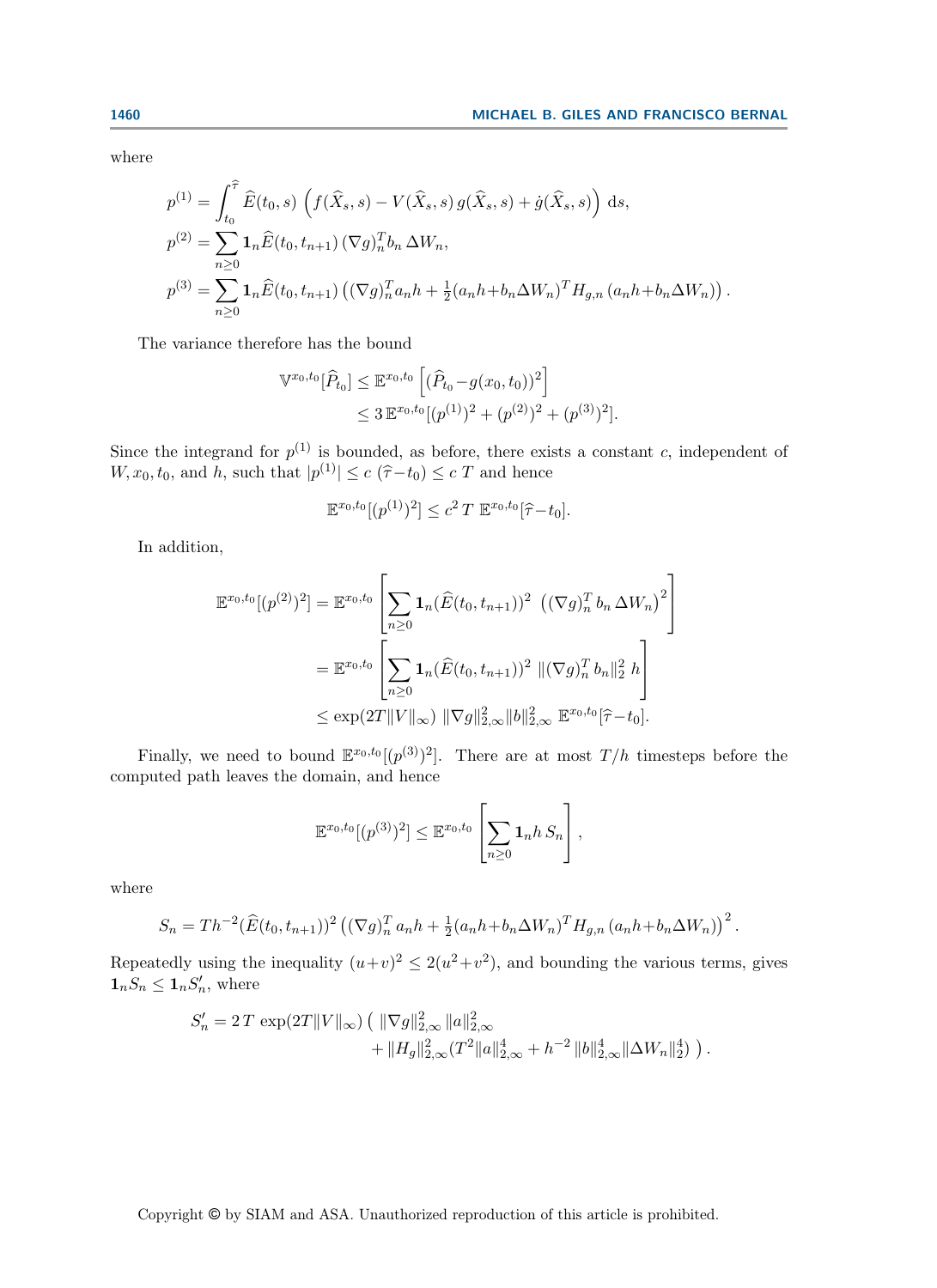The  $S'_n$  are i.i.d. and have a finite expected value which is independent of h. In addition, for each  $n, S'_n$  is independent of  $\mathbf{1}_n$ . Hence

$$
\mathbb{E}^{x_0,t_0}[(p^{(3)})^2] \ \leq \ \mathbb{E}^{x_0,t_0}\left[\sum_{n\geq 0} \mathbf{1}_n h\, S'_n\right] \ = \ \mathbb{E}[S'_0] \ \mathbb{E}^{x_0,t_0}[\widehat{\tau}-t_0].
$$

This completes the proof.

<span id="page-7-1"></span>4. MLMC algorithm. The MLMC method is well documented [\[7,](#page-20-9) [8\]](#page-20-10). The following is the version of the MLMC theorem given in [\[8\]](#page-20-10).

<span id="page-7-2"></span>Theorem 6. Let P denote a random variable, and let  $\widehat{P}_\ell$  denote the corresponding level  $\ell$ numerical approximation.

If there exist independent estimators  $Y_\ell$  each of which is an average of  $N_\ell$  i.i.d. Monte Carlo samples, each with expected cost  $C_{\ell}$  and variance  $V_{\ell}$ , and positive constants  $\alpha, \beta, \gamma, c_1, c_2, c_3$ such that  $\alpha \geq \frac{1}{2} \min(\beta, \gamma)$  and

- (i)  $\left| \mathbb{E}[\widehat{P}_\ell P] \right| \leq c_1 2^{-\alpha \ell},$ (ii)  $\mathbb{E}[Y_\ell] = \begin{cases} \mathbb{E}[\widehat{P}_0], & \ell = 0, \\ \mathbb{E}[\widehat{P}_0, \widehat{P}_0], & \ell \geq 0, \end{cases}$
- $\mathbb{E}[\widehat{P}_\ell-\widehat{P}_{\ell-1}], \qquad \ell > 0,$ (iii)  $V_{\ell} \leq c_2 \, 2^{-\beta \, \ell}$
- (iv)  $C_{\ell} \leq c_3 \, 2^{\gamma \, \ell},$

then there exists a positive constant  $c_4$  such that for any  $\varepsilon < e^{-1}$  there are values L and  $N_\ell$ for which the multilevel estimator

$$
Y = \sum_{\ell=0}^L Y_\ell
$$

has a mean-square-error with bound

$$
MSE \equiv \mathbb{E}\left[ (Y - \mathbb{E}[P])^2 \right] < \varepsilon^2
$$

with an expected computational complexity C with bound

<span id="page-7-0"></span>
$$
\mathbb{E}[C] \leq \begin{cases} c_4 \,\varepsilon^{-2}, & \beta > \gamma, \\ c_4 \,\varepsilon^{-2} (\log \varepsilon)^2, & \beta = \gamma, \\ c_4 \,\varepsilon^{-2 - (\gamma - \beta)/\alpha}, & \beta < \gamma. \end{cases}
$$

In the setting of this paper,

(4) 
$$
P = \int_0^{\tau} E(0, s) f(X_s, s) ds + E(0, \tau) g(X_{\tau}, \tau),
$$

with each path starting from  $X_0 = x_0$ , and  $\hat{P}_\ell$  represents the corresponding numerical approximation on level  $\ell$  using a uniform timestep of size  $h_\ell$  defined by  $h_\ell = K^{-\ell} h_0$  for some fixed  $h_0 > 0$  and integer  $K > 1$ . Based on the observations in [\[7\]](#page-20-9), we will use  $K = 4$  in the algorithm description and in the numerical experiments presented later, but the numerical analysis will allow for the possibility of other values.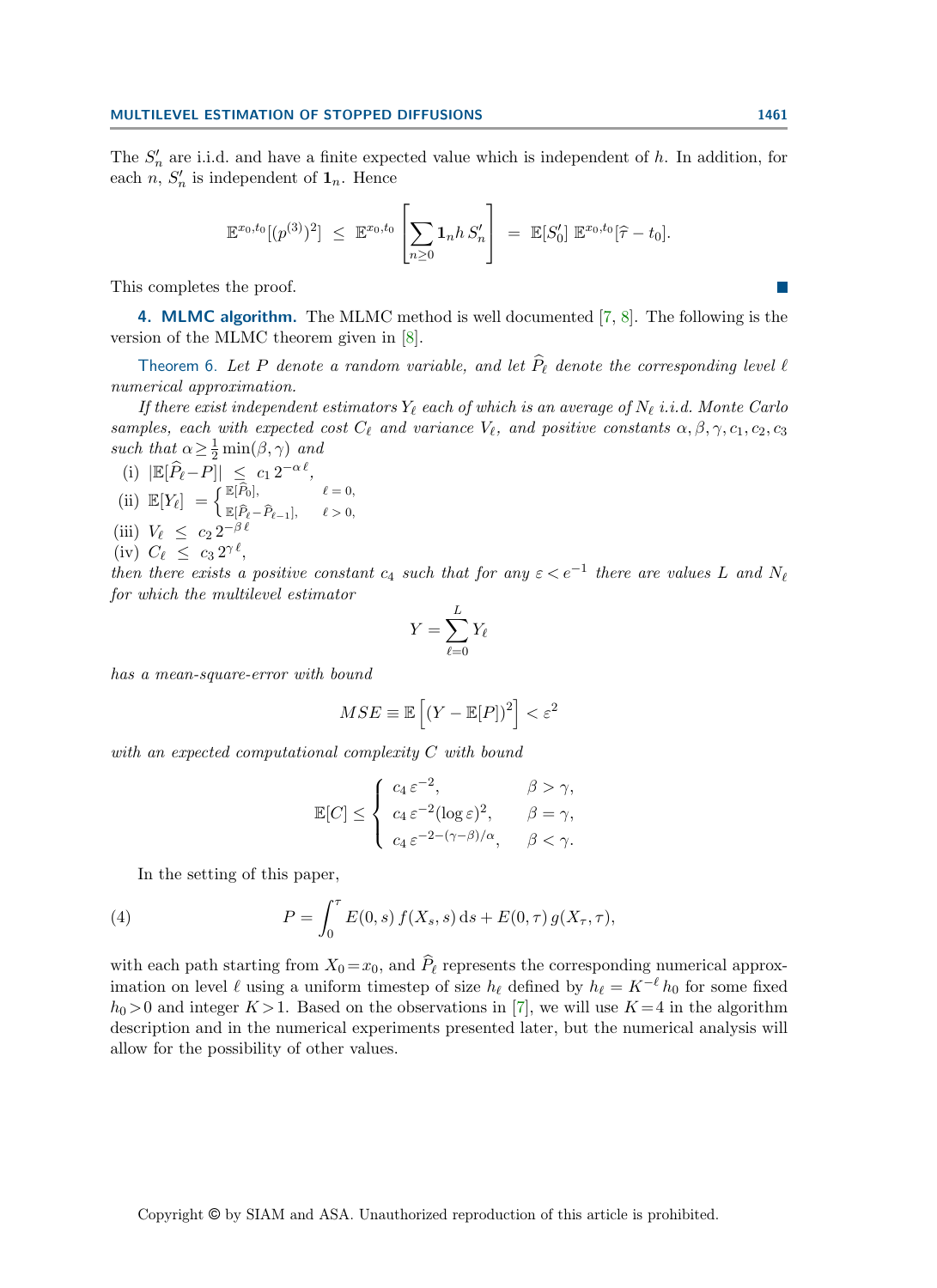The question now is how to define  $Y_{\ell}$ ? Higham et al. [\[13\]](#page-20-6) define it as the average of the differences in numerical approximations on levels  $\ell$  and  $\ell - 1$  from  $N_{\ell}$  independent path simulations,

$$
Y_{\ell} = N_{\ell}^{-1} \sum_{n=1}^{N_{\ell}} \left( \widehat{P}_{\ell}(W^{(n)}) - \widehat{P}_{\ell-1}(W^{(n)}) \right).
$$

Here the notation  $\widehat{P}_{\ell}(W^{(n)}) - \widehat{P}_{\ell-1}(W^{(n)})$  indicates the difference of two numerical approximations with different timesteps but the same driving Brownian motion. The use of the same Brownian path is key to the multilevel treatment; it is this which ensures that the variance  $V_{\ell}$  decays to zero as  $\ell \rightarrow \infty$ .

However, the variance does not decay to zero as rapidly as one would hope. The problem is illustrated in Figure [1.](#page-8-0) The line with circles represents a fine Brownian path which after three timesteps crosses the boundary. The other line shows that after two coarse timesteps (each corresponding to two fine timesteps) the coarse path has not crossed the boundary, but it is extremely close to the boundary. Continuing the simulation from that point, the multiple lines correspond to multiple independent simulations of the extension of the Brownian path. Many of these quickly cross the boundary, but some fail to cross until much later. In fact, speaking rather loosely, for any fixed time T there is approximately an  $O(h^{1/2})$  probability that the coarse path continues for more than time  $T$  before crossing the boundary. Higham et al. [\[13\]](#page-20-6) prove that as a consequence,  $V_{\ell} = O(h_{\ell}^{1/2})$  $\int_{\ell}^{1/2} |\log h_{\ell}|^{1/2}$ , and this leads to an MLMC computational complexity bound which is  $O(\varepsilon^{-3}|\log \varepsilon|^3)$ .

Higham et al. did not use a boundary correction, and therefore their approximation had only  $O(h^{1/2})$  weak convergence. In the case of smooth boundaries  $\partial D$ , modifying their MLMC treatment to use Gobet and Menozzi's boundary shift [\[11\]](#page-20-2) would improve the weak convergence to first order and reduce the overall complexity to  $O(\varepsilon^{-2.5} |\log \varepsilon|^3)$  by approximately halving the number of levels required to achieve the desired accuracy.

<span id="page-8-0"></span>

Figure 1. Illustration of fine and coarse 1D Brownian paths with termination when they cross a boundary at  $x = 0$ . Note that the actual algorithm and analysis are based on a piecewise constant approximation, but a continuous piecewise linear interpolation is used here for visual clarity.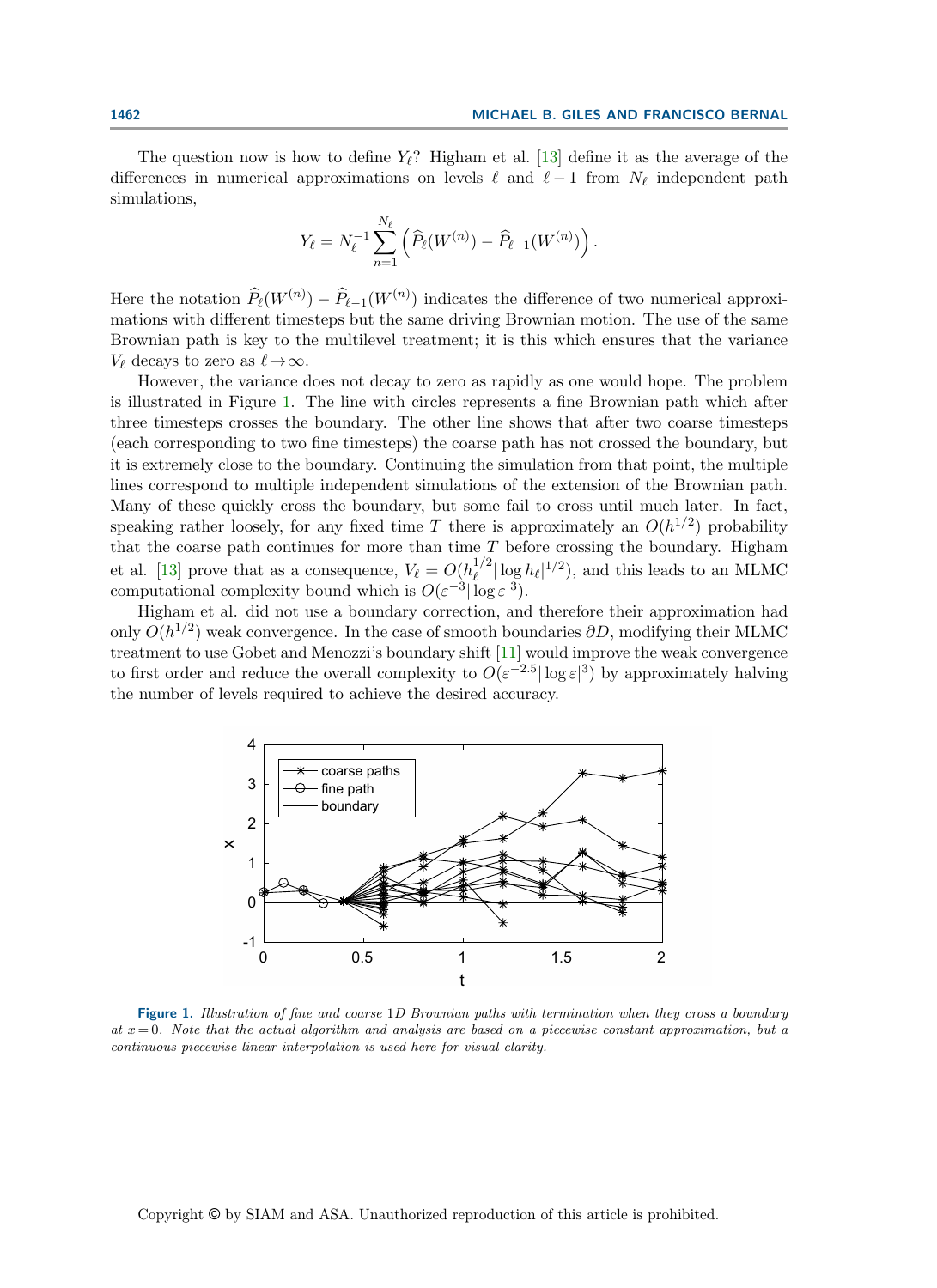## MULTILEVEL ESTIMATION OF STOPPED DIFFUSIONS 1463

The new MLMC algorithm has the same complexity regardless of whether it uses the standard boundary treatment or the Gobet and Menozzi treatment. The numerical analysis will be given in detail for the former but has a natural extension to the latter. The numerical results for both methods indicate that the latter is  $4 - 10 \times$  more efficient in practice.

<span id="page-9-0"></span>5. New MLMC algorithm. Figure [1](#page-8-0) illustrated not only the problem with the existing MLMC algorithm but also the solution. The key idea in the new algorithm is that when simulating a pair of coarse and fine paths, driven by the same Brownian motion, once one path exits the domain the other path is split (or duplicated) into multiple copies, each driven from that point onward by different independent Brownian path realizations. Averaging the output from these different copies gives an approximation to the conditional expectation for that path, and the variance for the multilevel estimator based on the conditional expectation is much lower. This is similar to the use of conditional expectations for digital options and barrier options in [\[6,](#page-20-4) [8\]](#page-20-10).

By introducing the splitting, it is clear that the computational cost increases. This is important in deciding the number of split paths. Ignoring factors proportional to  $\log h_\ell$ , it will be shown that the split paths start at a distance which is  $O(h_\ell^{1/2})$  $\binom{1}{\ell}$  from the boundary, and therefore the expected exit time for each of the split paths is  $O(h_r^{1/2})$  $\binom{1}{\ell}$ , due to Assumptions 1 and 3. By making the number of split paths  $O(h<sub>\ell</sub><sup>-1/2</sup>)$  $\binom{-1/2}{\ell}$ , the cost of the split paths is  $O(h_{\ell}^{-1})$  $\frac{-1}{\ell}),$ which is the same as the order of cost of the coarse and fine paths before the split. Thus, the overall cost has been increased by some factor, but its order has not changed. It will be shown later, after the proof of Theorem [10,](#page-12-0) that this number of split paths is the minimum required to reduce the multilevel variance to the same order as using the true conditional expectation, which is equivalent to using an infinite number of split paths.

The algorithm to compute  $Y_{\ell}$  is given in Algorithm [5.1.](#page-10-0) The timestep on level  $\ell$  is taken to be  $h_{\ell} = 4^{-\ell} h_0$ . For each of the  $N_{\ell}$  samples, the fine and coarse paths are computed using the same driving Brownian path  $W^{(n)}$  until the end of the first coarse timestep for which at least one of the two paths has either left the domain  $D$  or reached the terminal time  $T$ . If the other path has not yet exited D or reached time T, it is split into  $M_\ell$  copies, and each is continued using independent Brownian paths represented by  $Z^{(n,m)}$  until it finally exits the domain or reaches time T. The final value for  $Y_{\ell}$  is given by

$$
Y_{\ell} = N_{\ell}^{-1} \sum_{n=1}^{N_{\ell}} \left( \overline{P}_{\ell}(W^{(n)}) - \overline{P}_{\ell-1}(W^{(n)}) \right),
$$

where  $\overline{P}_{\ell}(W^{(n)}) = M_{\ell}^{-1} \sum_{m=1}^{M_{\ell}} \widehat{P}_{\ell}(W^{(n)}, Z^{(n,m)})$ , and  $\overline{P}_{\ell-1}(W^{(n)})$  is defined similarly. With a slight abuse of notation, each of the quantities  $\widehat{P}_\ell(W^{(n)}, Z^{(n,m)})$  is the appropriate approximation of the Feynman–Kac functional  $(4)$  as defined in section [4,](#page-7-1) and the averaging over m is trivial for the path which did not split and therefore has no dependence on  $Z^{(n,m)}$ .

### 6. Numerical analysis.

**6.1. Variance analysis.** For completeness, the numerical analysis begins with this general result for estimators with splitting. This use of splitting is related to the conditional Monte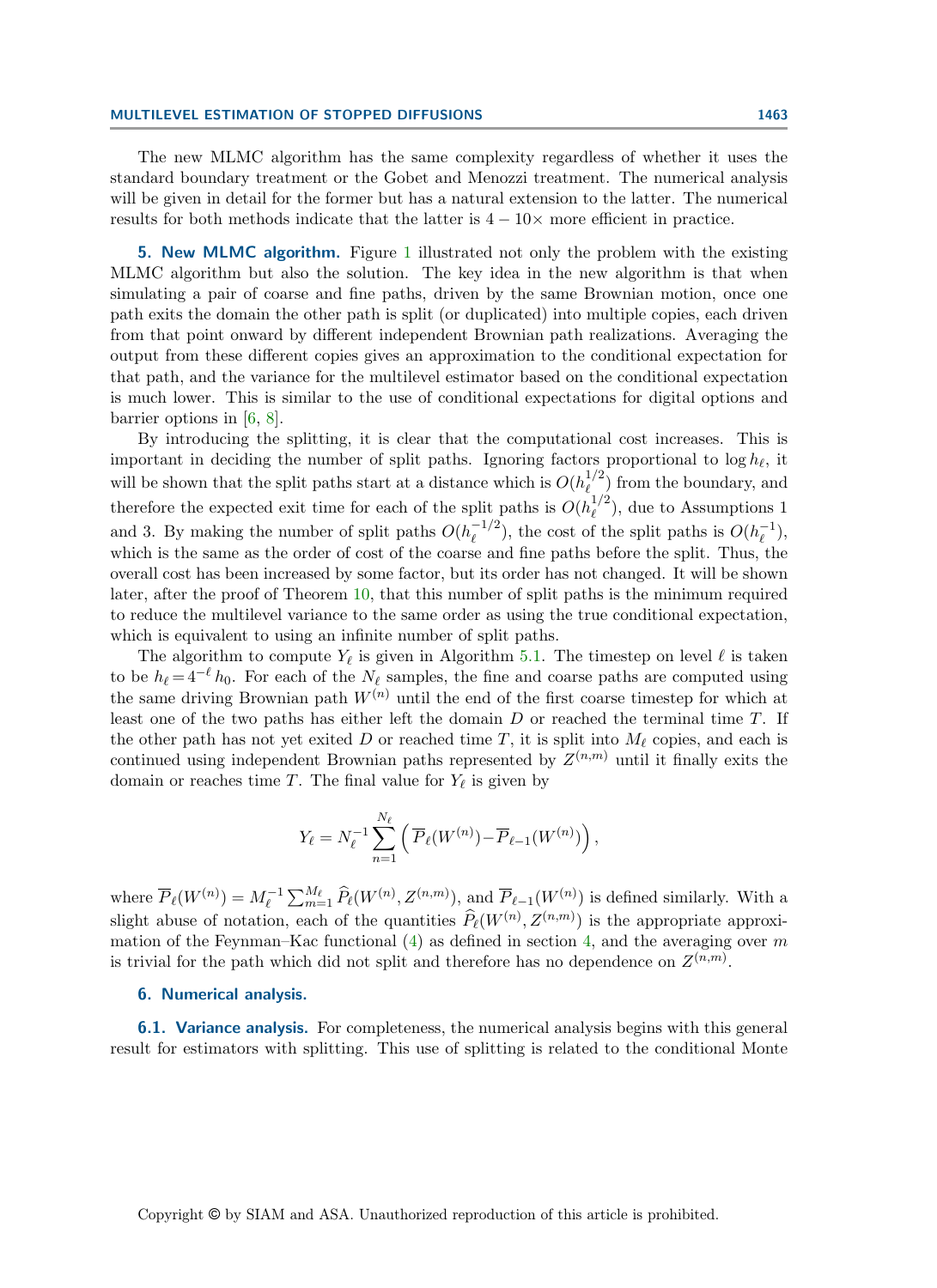**Algorithm 1.** Algorithm to compute  $Y_\ell$  using  $N_\ell$  pairs of coarse/fine paths, with a split into  $M_{\ell}$  subpaths after one exits.

<span id="page-10-0"></span>for  $n = 1, \ldots, N_{\ell}$  do

for given  $W^{(n)}$ , compute  $\widehat{X}_{\ell}^{(n)}$  and  $\widehat{X}_{\ell-1}^{(n)}$  using Euler–Maruyama discretization with Brownian motion  $W^{(n)}$  and timesteps  $h_{\ell}, h_{\ell-1}$ , respectively, until the end of the first coarse timestep for which at least one of the two has exited domain  $D$  or reached the terminal time T

if  $\widehat{X}_{\ell}^{(n)}$  has exited D or the terminal time T has been reached then  $\overline{P}_\ell^{(n)}$  $\widehat{P}_{\ell}(W^{(n)})$  based on path already computed

$$
\overline{\textbf{else}}
$$

$$
\overline{P}_{\ell}^{(n)} := M_{\ell}^{-1} \sum_{m=1}^{M_{\ell}} \widehat{P}_{\ell}(W^{(n)}, Z^{(n,m)})
$$
 based on  $M_{\ell}$  independent path  
continuous using Brownian paths represented by  $Z^{(n,m)}$ 

end if

**if**  $\widehat{X}_{\ell-1}^{(n)}$  has exited D or the terminal time T has been reached **then**  $\overline{P}_{\ell-}^{(n)}$  $\widehat{P}_{\ell-1} := \widehat{P}_{\ell-1}(W^{(n)})$  based on path already computed else

$$
\overline{P}_{\ell-1}^{(n)} := M_{\ell}^{-1} \sum_{m=1}^{M_{\ell}} \widehat{P}_{\ell-1}(W^{(n)}, Z^{(n,m)}) \text{ based on } M_{\ell} \text{ independent path}
$$

continuations using Brownian paths represented by  $Z^{(n,m)}$ 

end if

end for

$$
Y_{\ell} := N_{\ell}^{-1} \sum_{n=1}^{N_{\ell}} \left( \overline{P}_{\ell}^{(n)} - \overline{P}_{\ell-1}^{(n)} \right)
$$

Carlo method (see pp. 145–148 in [\[1\]](#page-19-2)) but quite different from the splitting technique in rare event simulation.

Lemma 7. If W and  $Z^{(1)}, \ldots, Z^{(M)}$  are independent random variables such that  $Z^{(1)}, \ldots,$  $Z^{(M)}$  are identically distributed to a random variable Z, then

$$
\overline{f} = M^{-1} \sum_{m=1}^{M} f(W, Z^{(m)})
$$

is an unbiased estimator for  $\mathbb{E}[f(W, Z)]$  and its variance is

$$
\mathbb{V}[\overline{f}] = \mathbb{V}\left[\mathbb{E}[f(W,Z) | W]\right] + M^{-1} \mathbb{E}\left[\mathbb{V}[f(W,Z) | W]\right].
$$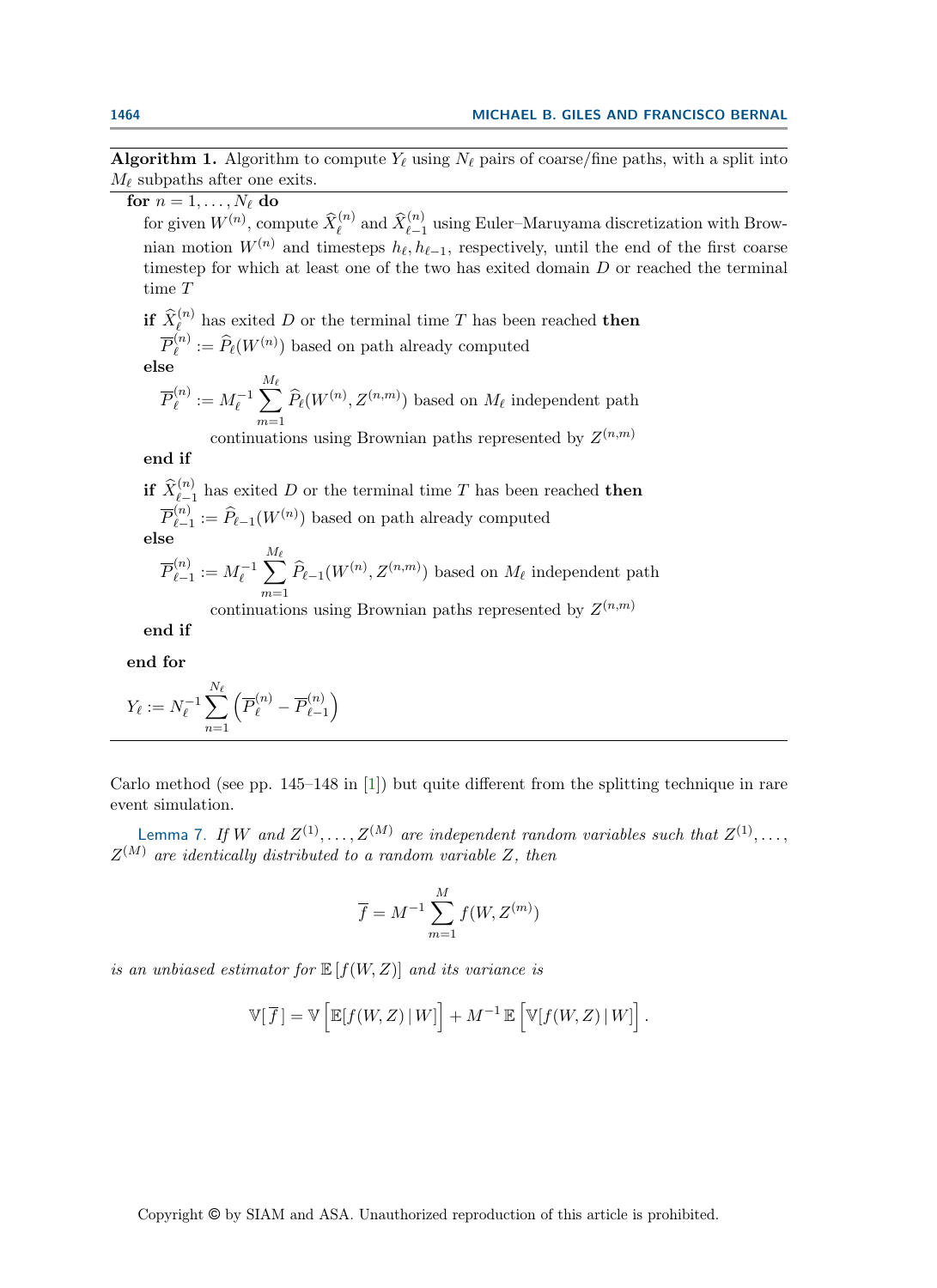## MULTILEVEL ESTIMATION OF STOPPED DIFFUSIONS 1465

*Proof.* Conditional on a value for W, the expected value of  $\overline{f}$  is  $\mathbb{E}[f(W, Z)| W]$  and its variance is  $M^{-1} V[f(W, Z) | W]$ , and therefore

$$
\mathbb{E}\left[\overline{f}^2 | W\right] = \left(\mathbb{E}[f(W,Z) | W]\right)^2 + M^{-1} \mathbb{V}[f(W,Z) | W].
$$

Taking the expectation over the distribution for  $W$  then gives

$$
\mathbb{E}[\overline{f}] = \mathbb{E}\left[\mathbb{E}[f(W,Z) | W]\right] = \mathbb{E}[f(W,Z)],
$$
  

$$
\mathbb{E}\left[\overline{f}^2\right] = \mathbb{E}\left[\left(\mathbb{E}[f(W,Z) | W]\right)^2\right] + M^{-1} \mathbb{E}\left[\mathbb{V}[f(W,Z) | W]\right],
$$

from which it follows that

$$
\mathbb{V}[\overline{f}] = \mathbb{E}\left[\overline{f}^2\right] - \left(\mathbb{E}[\overline{f}]\right)^2 = \mathbb{V}\left[\mathbb{E}[f(W, Z) | W]\right] + M^{-1} \mathbb{E}\left[\mathbb{V}[f(W, Z) | W]\right].
$$

Applying this result to the multilevel estimator in section [5](#page-9-0) using  $M_{\ell}$  split paths on level  $\ell$  gives us

<span id="page-11-2"></span>(5) 
$$
V_{\ell} = \mathbb{V}\left[\overline{P}_{\ell} - \overline{P}_{\ell-1}\right] = \mathbb{V}\left[\mathbb{E}[\widehat{P}_{\ell} - \widehat{P}_{\ell-1} | W]\right] + M_{\ell}^{-1} \mathbb{E}\left[\mathbb{V}[\widehat{P}_{\ell} - \widehat{P}_{\ell-1} | W]\right].
$$

The main theorem will bound  $\mathbb{V}[\mathbb{E}[\hat{P}_\ell - \hat{P}_{\ell-1} | W]]$  and  $\mathbb{E}[\mathbb{V}[\hat{P}_\ell - \hat{P}_{\ell-1} | W]]$ , and we will then bound  $C_{\ell}$ , the expected cost of each sample when using the splitting. To prepare for it, we begin by defining  $\underline{\tau}$  to be the exit time of the first of a pair of coarse/fine paths and  $\overline{\tau}$  to be <u>τ</u> rounded up to the end of a coarse timestep (i.e., a multiple of  $h_{\ell-1}$ ), which is the time at which the splitting occurs if one of the two paths remains within the domain. Note that  $\bar{\tau} \neq \tau$ only when the fine path exits before the coarse path, partway through a coarse timestep.

The following lemma bounds the difference between the coarse and fine paths up to time  $\tau$  and also the difference between the fine path at time  $\tau$  and the coarse path at the possibly different time  $\overline{\tau}$ .

<span id="page-11-0"></span>Lemma 8. Given the definitions above, for  $q \ge 1$  we have

$$
\mathbb{E}[\sup_{[0,\underline{\tau}]} \|\widehat{X}_{\ell,t} - \widehat{X}_{\ell-1,t}\|^q]^{1/q} = O(h_{\ell-1}^{1/2} |\log h_{\ell-1}|^{1/2})
$$

and

$$
\mathbb{E}[\|\widehat{X}_{\ell,\underline{\tau}} - \widehat{X}_{\ell-1,\overline{\tau}}\|^q]^{1/q} = O(h_{\ell-1}^{1/2} |\log h_{\ell-1}|^{1/2}).
$$

Proof. These follow directly from Lemma [2](#page-4-0) and Corollary [3.](#page-4-1)

For a particular pair  $(W, Z)$ , we define  $\hat{\tau}_{\ell}$  and  $\hat{\tau}_{\ell-1}$  to be the exit times of the fine and coarse paths. The next lemma bounds the expected absolute difference between these two exit times. This is unaffected by the path splitting, so it is sufficient to consider what happens when there is no splitting.

<span id="page-11-1"></span>Lemma 9. Given the definitions above and Assumptions 1 and 3,

$$
\mathbb{E}\left[\left|\widehat{\tau}_{\ell}-\widehat{\tau}_{\ell-1}\right|\right]=O\left(h_{\ell-1}^{1/2}|\log h_{\ell-1}|^{1/2}\right).
$$

 $\sim$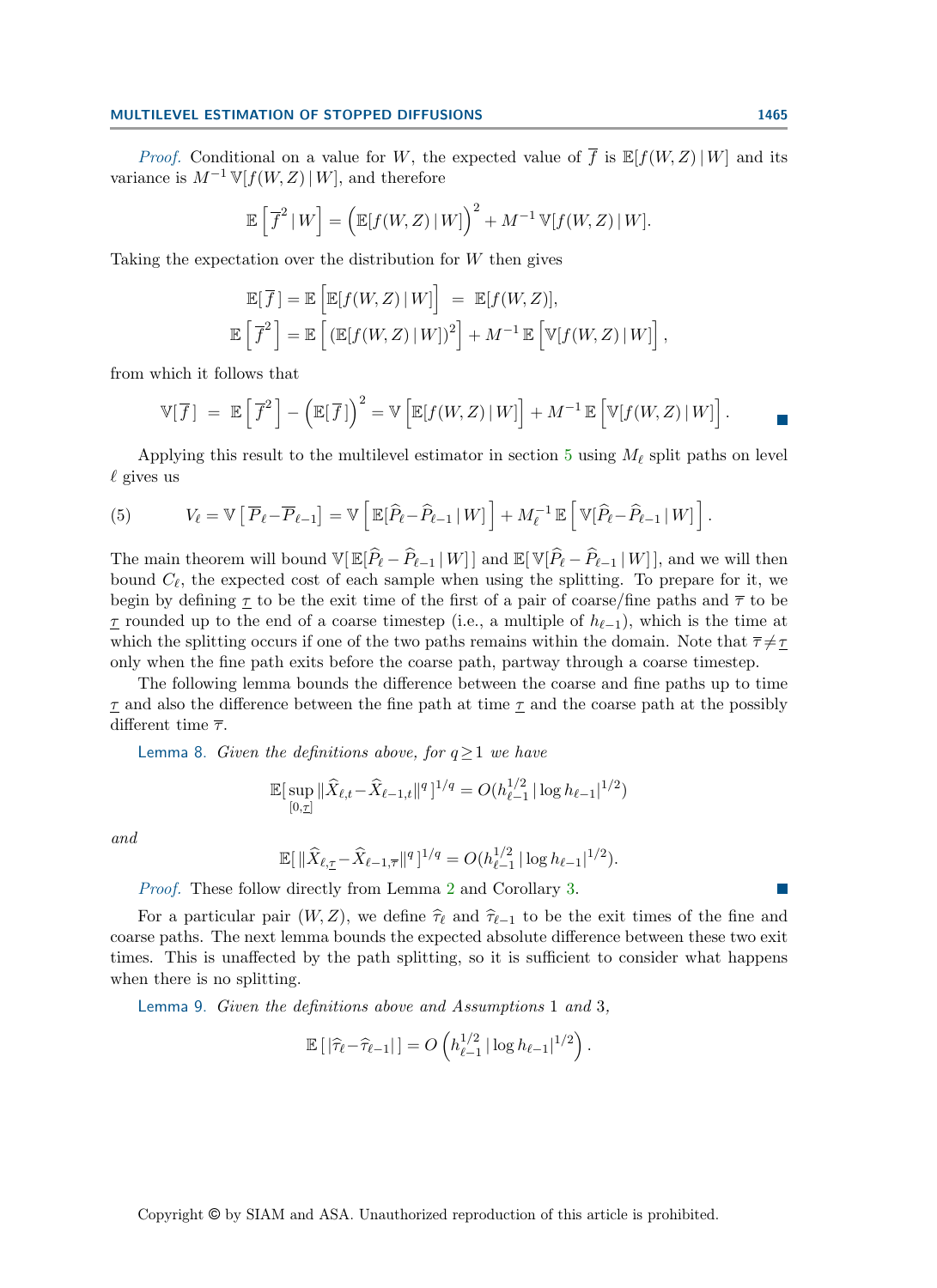*Proof.* Each  $W$  leads to one of three possibilities:

- $\widehat{X}_{\ell,\tau} \notin D$  and  $\widehat{X}_{\ell-1,\overline{\tau}} \notin D$ ,
- $\widehat{X}_{\ell,\underline{\tau}} \notin D$  and  $\widehat{X}_{\ell-1,\overline{\tau}} \in D$ ,
- $\widehat{X}_{\ell-1,\tau} \notin D$  and  $\widehat{X}_{\ell,\tau} \in D$ .
- In the first case,  $|\hat{\tau}_{\ell} \hat{\tau}_{\ell-1}| = \overline{\tau} \underline{\tau} < h_{\ell-1}.$

In the second case, since  $\widehat{X}_{\ell-1,\overline{\tau}} \in D$  but  $\widehat{X}_{\ell,\underline{\tau}} \notin D$ , there is a point  $y \in \partial D$  on the line between the two. Hence, noting that  $u_{\text{exit}}(y, \overline{\tau}) = \overline{\tau}$ , we have

$$
\mathbb{E}[\hat{\tau}_{\ell-1} - \overline{\tau} | W] = \left( \hat{u}_{\ell-1, \text{exit}}(\hat{X}_{\ell-1, \overline{\tau}}, \overline{\tau}) - u_{\text{exit}}(\hat{X}_{\ell-1, \overline{\tau}}, \overline{\tau}) \right) + \left( u_{\text{exit}}(\hat{X}_{\ell-1, \overline{\tau}}, \overline{\tau}) - u_{\text{exit}}(y, \overline{\tau}) \right).
$$

The first term is bounded by Assumption 3 and the second term by the Lipschitz property in Assumption 1, giving

$$
\mathbb{E}[\widehat{\tau}_{\ell-1} - \overline{\tau} \,|\, W] \leq c_{\text{exit}} h_{\ell-1}^{1/2} + L_{\text{exit}} \left( \| \widehat{X}_{\ell, \underline{\tau}} - \widehat{X}_{\ell-1, \overline{\tau}} \|_2 + h_{\ell-1} \right).
$$

Adding in the fact that  $\overline{\tau} - \widehat{\tau}_{\ell} \leq h_{\ell-1}$ , this can be simplified to there being a constant c for which

$$
\mathbb{E}[\widehat{\tau}_{\ell-1} - \widehat{\tau}_{\ell} \,|\, W] \le c \left( h_{\ell-1}^{1/2} + \|\widehat{X}_{\ell, \underline{\tau}} - \widehat{X}_{\ell-1, \overline{\tau}}\|_2 \right).
$$

A similar result holds in the third case, and hence there is a constant c for which

$$
\mathbb{E}[\widehat{\tau}_{\ell} - \widehat{\tau}_{\ell-1} | W] \le c \left( h_{\ell-1}^{1/2} + \| \widehat{X}_{\ell, \tau} - \widehat{X}_{\ell-1, \overline{\tau}} \|_2 \right).
$$

Combining these two results, taking an expectation over  $W$ , and using the result in Lemma [8](#page-11-0) gives the desired result that

$$
\mathbb{E}\left[\left|\widehat{\tau}_{\ell}-\widehat{\tau}_{\ell-1}\right|\right] = O\left(h_{\ell-1}^{1/2}|\log h_{\ell-1}|^{1/2}\right).
$$

A new paper by Bouchard, Geiss, and Gobet  $[2]$  analyzes the expected  $L_1$  error in the exit time and proves that under certain conditions  $\mathbb{E}[|\hat{\tau}-\tau|] = O(h^{1/2})$ . It follows from this that we have the slightly stronger result  $\mathbb{E}[\left|\hat{\tau}_{\ell} - \hat{\tau}_{\ell-1}\right|] = O(h_{\ell-1}^{1/2})$  $_{\ell-1}^{1/2}$ ).

We are now ready to prove the main theorem of this section.

<span id="page-12-0"></span>Theorem 10. Under Assumptions 1 and 3,

$$
\mathbb{V}\left[\mathbb{E}[\widehat{P}_{\ell} - \widehat{P}_{\ell-1} | W] \right] = O(h_{\ell-1}|\log h_{\ell-1}|),
$$
  

$$
\mathbb{E}\left[\mathbb{V}[\widehat{P}_{\ell} - \widehat{P}_{\ell-1} | W] \right] = O(h_{\ell-1}^{1/2}|\log h_{\ell-1}|^{1/2}).
$$

Proof. For the fine path,

$$
\widehat{P}_{\ell} = \int_0^{\widehat{\tau}_{\ell}} \widehat{E}_{\ell}(0, s) f(\widehat{X}_{\ell, s}, s) ds + \widehat{E}_{\ell}(0, \widehat{\tau}_{\ell}) g(\widehat{X}_{\ell, \widehat{\tau}_{\ell}}, \widehat{\tau}_{\ell}) \n= p_{\ell}^{(1)}(W) + p_{\ell}^{(2)}(W) p_{\ell}^{(3)}(W, Z),
$$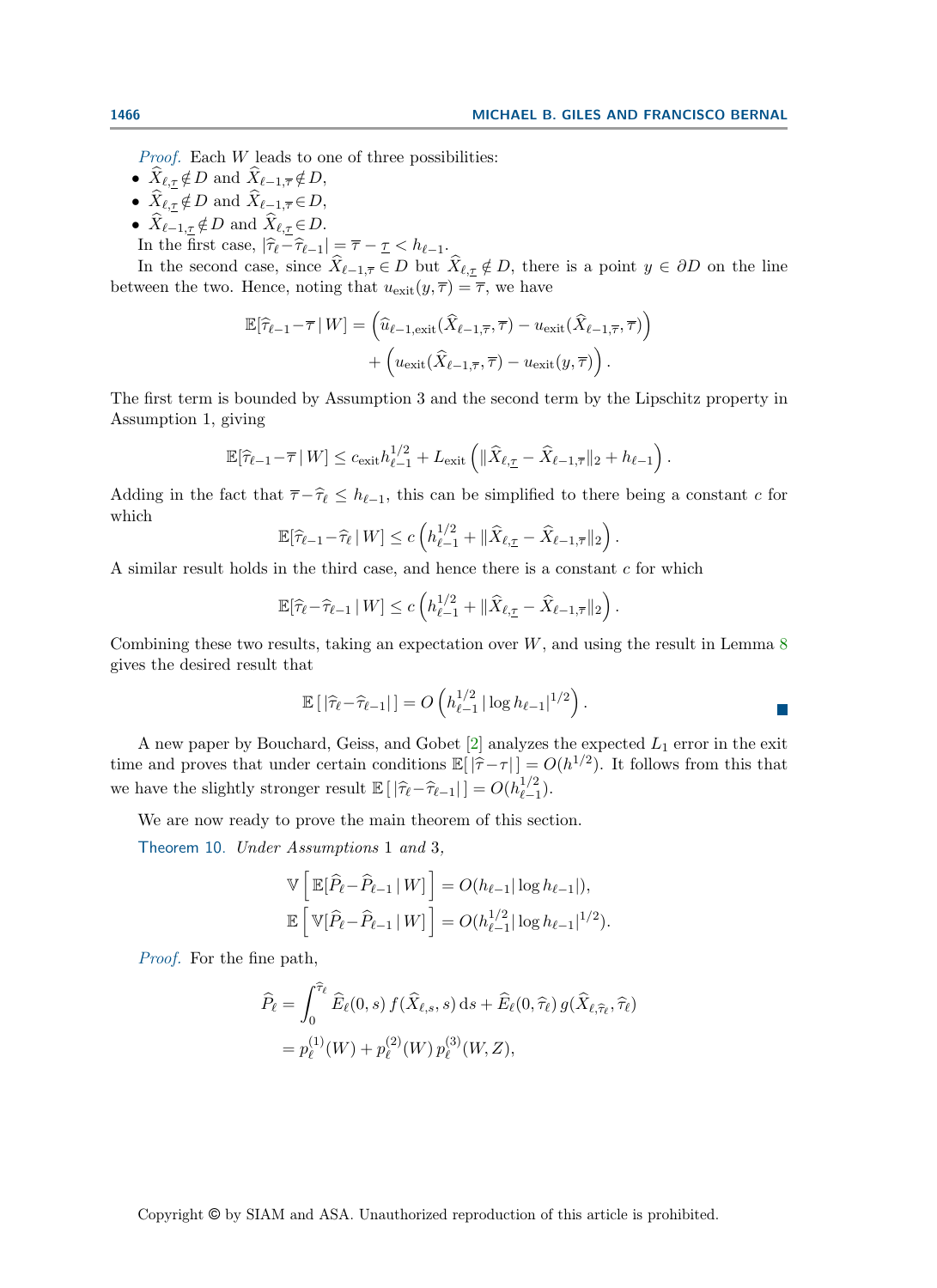where

$$
p_{\ell}^{(1)}(W) = \int_0^{\tau} \widehat{E}_{\ell}(0, s) f(\widehat{X}_{\ell,s}, s) ds,
$$
  
\n
$$
p_{\ell}^{(2)}(W) = \widehat{E}_{\ell}(0, \tau),
$$
  
\n
$$
p_{\ell}^{(3)}(W, Z) = \int_{\tau}^{\widehat{\tau}_{\ell}} \widehat{E}_{\ell}(\tau, s) f(\widehat{X}_{\ell,s}, s) ds + \widehat{E}_{\ell}(\tau, \widehat{\tau}_{\ell}) g(\widehat{X}_{\ell,\widehat{\tau}_{\ell}}, \widehat{\tau}_{\ell}),
$$

and similarly for the coarse path,

$$
\begin{split} \widehat{P}_{\ell-1} &= \int_0^{\widehat{\tau}_{\ell-1}} \widehat{E}_{\ell-1}(0,s) \, f(\widehat{X}_{\ell-1,s},s) \, \mathrm{d}s + \widehat{E}_{\ell-1}(0,\widehat{\tau}_{\ell-1}) \, g(\widehat{X}_{\ell-1,\widehat{\tau}_{\ell-1}},\widehat{\tau}_{\ell-1}) \\ &= p_{\ell-1}^{(1)}(W) + p_{\ell-1}^{(2)}(W) \, p_{\ell-1}^{(3)}(W,Z), \end{split}
$$

where

$$
p_{\ell-1}^{(1)}(W) = \int_0^{\overline{\tau}} \widehat{E}_{\ell-1}(0,s) f(\widehat{X}_{\ell-1,s},s) ds,
$$
  
\n
$$
p_{\ell-1}^{(2)}(W) = \widehat{E}_{\ell-1}(0,\overline{\tau}),
$$
  
\n
$$
p_{\ell-1}^{(3)}(W,Z) = \int_{\overline{\tau}}^{\widehat{\tau}_{\ell-1}} \widehat{E}_{\ell-1}(\overline{\tau},s) f(\widehat{X}_{\ell-1,s},s) ds + \widehat{E}_{\ell-1}(\overline{\tau},\widehat{\tau}_{\ell-1}) g(\widehat{X}_{\ell-1,\widehat{\tau}_{\ell-1}},\widehat{\tau}_{\ell-1}).
$$

Noting that  $exp(v) - exp(w) = (v-w) exp(\xi)$ , for some  $\xi$  in the interval with endpoints  $v, w$ , and defining

$$
\|\Delta \widehat{X}\|_{\infty} = \sup_{t \in [0, \underline{\tau}]} \|\widehat{X}_{\ell, t} - \widehat{X}_{\ell - 1, t}\|_2,
$$

then for  $s \in [0, \tau]$  we have

$$
\left|\widehat{E}_{\ell}(0,s)-\widehat{E}_{\ell-1}(0,s)\right|\leq \exp(T||V||_{\infty}) TL_V ||\Delta \widehat{X}||_{\infty}.
$$

We also have

<span id="page-13-0"></span>
$$
\left| f(\widehat{X}_{\ell,s},s) - f(\widehat{X}_{\ell-1,s},s) \right| \leq L_f \|\Delta \widehat{X}\|_{\infty},
$$

and hence there exists a constant  $c^{(1)}$  (independent of W) such that

(6) 
$$
\left| p_{\ell}^{(1)} - p_{\ell-1}^{(1)} \right| \leq c^{(1)} \|\Delta \widehat{X}\|_{\infty} + h_{\ell-1} \exp(T \|V\|_{\infty}) \|f\|_{\infty}
$$

with the second term on the right being due to the possible difference in the upper limits of integration in the definitions of  $p_{\ell}^{(1)}$  $\stackrel{(1)}{\ell}, p_{\ell-}^{(1)}$  $_{\ell-1}^{(1)}$ .

Similarly, there exists a constant  $c^{(2)}$  (independent of W) such that

(7) 
$$
\left| p_{\ell}^{(2)} - p_{\ell-1}^{(2)} \right| \leq c^{(2)} \|\Delta \widehat{X}\|_{\infty} + h_{\ell-1} \exp(T \|V\|_{\infty}) \|V\|_{\infty}.
$$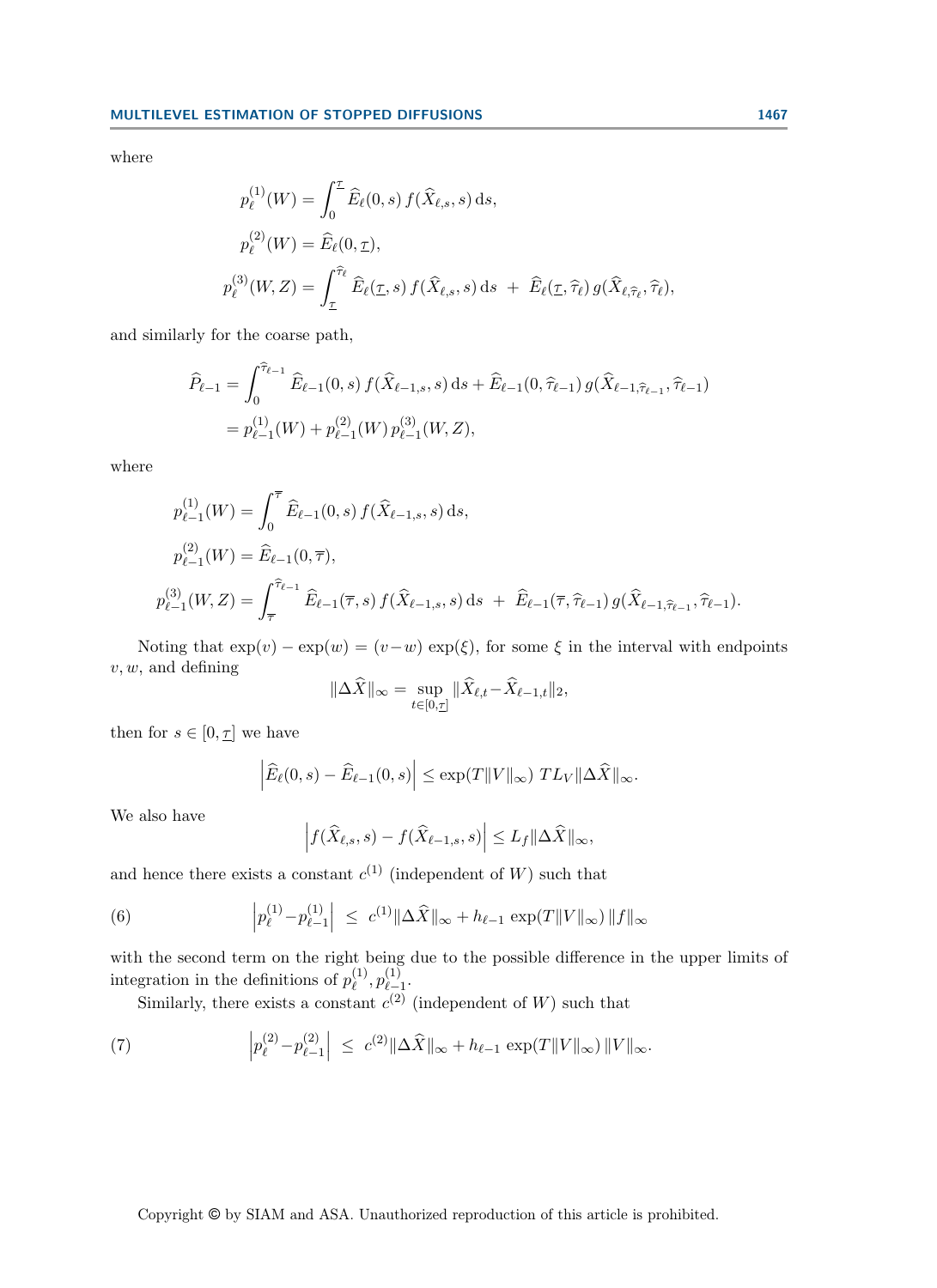Taking an expectation over  $Z$ , we have

$$
\mathbb{E}[p_{\ell}^{(3)} | W] = \widehat{u}_{\ell}(\widehat{X}_{\ell, \underline{\tau}}, \underline{\tau}),
$$
  

$$
\mathbb{E}[p_{\ell-1}^{(3)} | W] = \widehat{u}_{\ell-1}(\widehat{X}_{\ell-1, \overline{\tau}}, \overline{\tau}),
$$

and therefore, using Assumption 3 together with Assumption 1's Lipschitz property for  $u(x, t)$ , we obtain

<span id="page-14-0"></span>(8) 
$$
\left| \mathbb{E} [p_{\ell}^{(3)} - p_{\ell-1}^{(3)} | W] \right| \leq c_u (h_{\ell}^{1/2} + h_{\ell-1}^{1/2}) + L_u \left( \| \widehat{X}_{\ell, \tau} - \widehat{X}_{\ell-1, \tau} \|_2 + h_{\ell-1} \right).
$$

Combining the results in  $(6)-(8)$  $(6)-(8)$  $(6)-(8)$ , there exist constants  $c_1, c_2, c_3$ , independent of W, such that

$$
\left| \mathbb{E}[\widehat{P}_{\ell} - \widehat{P}_{\ell-1} | W] \right| \leq c_1 \| \Delta \widehat{X} \|_{\infty} + c_2 \| \widehat{X}_{\ell, \underline{\tau}} - \widehat{X}_{\ell-1, \underline{\tau}} \|_2 + c_3 h_{\ell-1}^{1/2}.
$$

Hence, using the results from Lemma  $\delta$ , there exists a constant c such that

$$
\mathbb{V}\left[\mathbb{E}[\widehat{P}_{\ell} - \widehat{P}_{\ell-1} | W]\right] \leq \mathbb{E}\left[\left(\mathbb{E}[\widehat{P}_{\ell} - \widehat{P}_{\ell-1} | W]\right)^2\right] \leq c h_{\ell-1} |\log h_{\ell-1}|
$$

for sufficiently small  $h_{\ell-1}$ .

This proves the first bound in the statement of the theorem. For the second bound, we note that

$$
\mathbb{V}\left[\widehat{P}_{\ell} - \widehat{P}_{\ell-1} | W\right] = \mathbb{V}\left[p_{\ell}^{(2)}(W) p_{\ell}^{(3)}(W, Z) - p_{\ell-1}^{(2)}(W) p_{\ell-1}^{(3)}(W, Z) | W\right]
$$
  
=  $\left(p_{\ell}^{(2)}(W)\right)^2 \mathbb{V}\left[p_{\ell}^{(3)}(W, Z) | W\right] + \left(p_{\ell-1}^{(2)}(W)\right)^2 \mathbb{V}\left[p_{\ell-1}^{(3)}(W, Z) | W\right].$ 

The first line in the above is because  $p_{\ell}^{(1)}$  $\ell^{(1)}(W)$  and  $p_{\ell-1}^{(1)}$  $\binom{1}{\ell-1}(W)$  do not vary with Z and so do not contribute to the variance. The second line comes from the fact that at most only one of the coarse and fine paths is split, and so at most only one of  $p_{\ell}^{(3)}$  $p_{\ell}^{(3)}(W,Z)$  and  $p_{\ell-1}^{(3)}$  $\binom{S}{\ell-1}(W, Z)$  has a nonzero variance.

The terms  $p_{\ell}^{(2)}$  $p_{\ell}^{(2)}(W)$  and  $p_{\ell-}^{(2)}$  $\frac{L^2}{L-1}(W)$  are each bounded by  $\exp(T||V||_{\infty})$ . Using Theorem [5](#page-5-0) to bound  $\mathbb{V}[p_{\ell}^{(3)}]$  $\mathcal{L}_{\ell}^{(3)}(W,Z)]$  and  $\mathbb{V}[p_{\ell-}^{(3)}]$  $\binom{S}{\ell-1}(W, Z)$  gives the result that there exists a constant c such that

$$
\mathbb{V}\left[\left\{\widehat{P}_{\ell}-\widehat{P}_{\ell-1}\,|\,W\right\}\right]\,\leq\,c\,\mathbb{E}[\max(\widehat{\tau}_{\ell},\widehat{\tau}_{\ell-1})-\overline{\tau}\,|\,W]\,\leq\,c\,\mathbb{E}[\left|\widehat{\tau}_{\ell}-\widehat{\tau}_{\ell-1}\right|\,|\,W].
$$

The above inequalities hold for each value of the random variable  $W$ . Taking an expectation and using the result in Lemma [9](#page-11-1) then give the final result that

$$
\mathbb{E}\left[\mathbb{V}\left[\left.\widehat{P}_{\ell}-\widehat{P}_{\ell-1}\left|\right.\boldsymbol{W}\right.\right]\right]=O\left(h_{\ell-1}^{1/2}|\log h_{\ell-1}|^{1/2}\right).
$$

Using the bounds from this theorem, we note that the two terms in the bound for the variance  $V_{\ell}$  in [\(5\)](#page-11-2) are balanced when  $M_{\ell} = O(h_{\ell-1}^{-1/2})$  $\frac{-1}{2} |\log h_{\ell-1}|^{-1/2}).$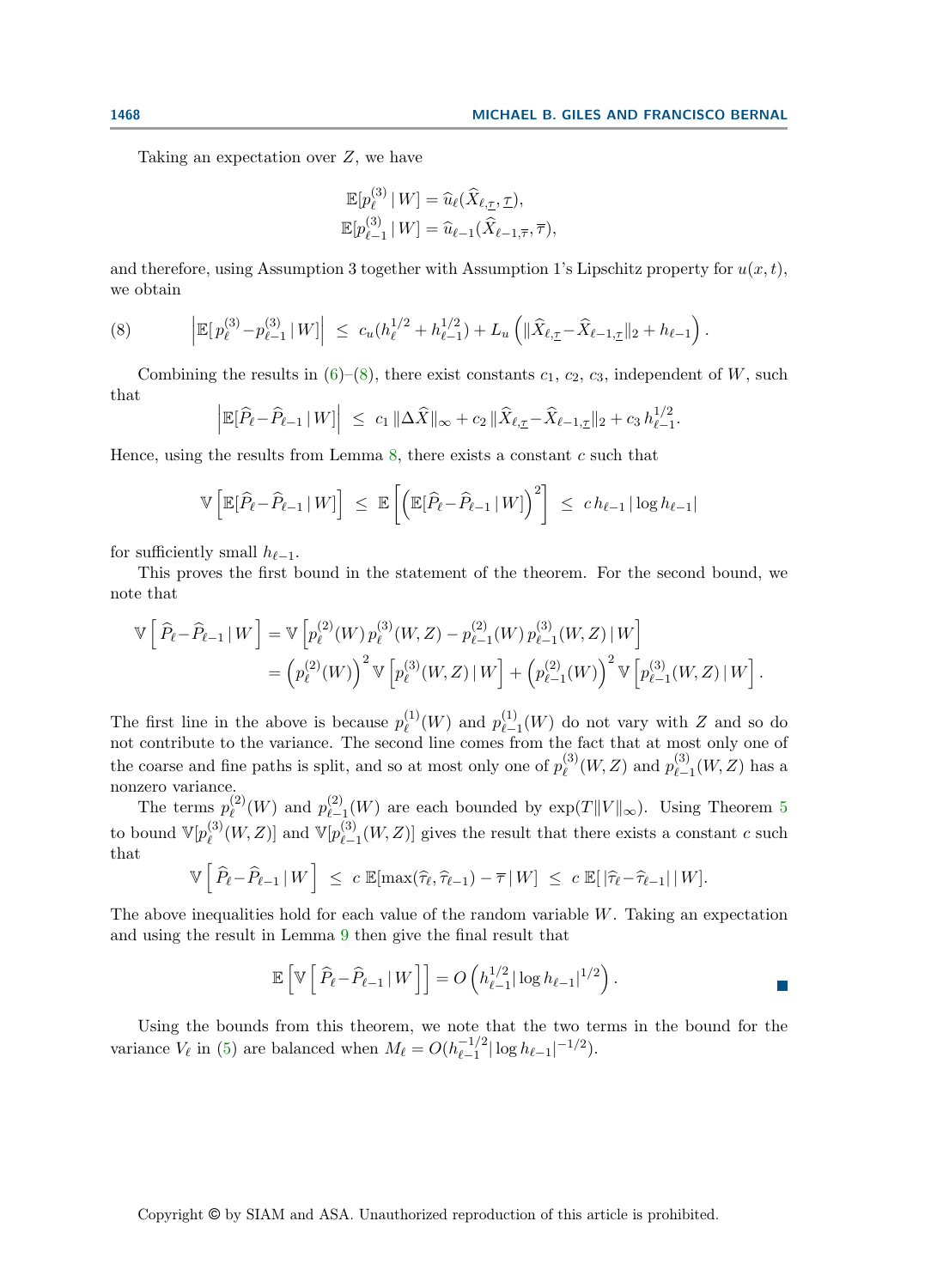6.2. Expected complexity. Finally, given the previous results we can obtain the following result on the expected complexity to achieve an  $\varepsilon$  root-mean-square error.

Corollary 11. Under the given assumptions, a root-mean-square error of  $\varepsilon$  can be achieved with an  $O(\varepsilon^{-2}|\log \varepsilon|^3)$  expected computational cost.

Proof. The proof is very similar to the standard multilevel complexity analysis in [\[7\]](#page-20-9) but has to be modified slightly because the additional  $\log h_\ell$  factors in the variance mean it does not quite have the usual form expected in condition (iii) in Theorem [6.](#page-7-2)

On level  $\ell \geq 1$ , we choose to use  $h_{\ell} = 4^{-\ell}h_0$  with  $M_{\ell} = \lceil 2^{\ell}/\ell^{1/2} \rceil$  paths in the splitting estimator (with  $\lceil x \rceil$  denoting x rounded up to the nearest integer). Recalling from Assumption 2 that there is assumed to be a unit computational cost for each timestep, the computational cost of one sample is equal to the sum of the number of coarse and fine timesteps before the first of the two paths exits the domain, plus the combined sum of the timesteps for the subsequent  $M_\ell$  split coarse or fine paths.

Hence the expected cost of one sample with splitting on level  $\ell \geq 1$  is

$$
C_{\ell} \le (h_{\ell}^{-1} + h_{\ell-1}^{-1}) \mathbb{E}[\min(\widehat{\tau}_{\ell}, \widehat{\tau}_{\ell-1})] + M_{\ell} h_{\ell}^{-1} \mathbb{E}[|\widehat{\tau}_{\ell} - \widehat{\tau}_{\ell-1}|] = O(h_{\ell}^{-1}),
$$

since  $M_{\ell} = O(h_{\ell}^{-1/2})$  $\mathbb{E}[|\hat{\tau}_{\ell} - \hat{\tau}_{\ell-1}|] = O(h_{\ell}^{1/2})$  and Lemma 9 gives  $\mathbb{E}[|\hat{\tau}_{\ell} - \hat{\tau}_{\ell-1}|] = O(h_{\ell}^{1/2})$  $_{\ell}^{1/2} |\log h_{\ell}|^{1/2}).$  $\frac{1}{2}$  weak convergence, to reduce the bias to  $\varepsilon/\sqrt{2}$  requires  $h_L = O(\varepsilon^2)$  on the

Given  $O(h_\ell^{1/2})$ finest level, while for  $O(h_\ell)$  weak convergence using the Gobet and Menozzi correction we require  $h_L = O(\varepsilon)$ . In either case, we have  $L = O(|\log \varepsilon|)$ .

Combining [\(5\)](#page-11-2) with the results from Theorem [10,](#page-12-0) the multilevel variance for levels  $\ell \geq 1$  is

$$
V_{\ell} = O(h_{\ell-1}|\log h_{\ell-1}|) = O(h_{\ell-1}\ell).
$$

Following the analysis in [\[8\]](#page-20-10), choosing

$$
N_{\ell} = 2 \, \varepsilon^{-2} \left[ \left( \sum_{\ell'=0}^{L} \sqrt{C_{\ell'} V_{\ell'}} \right) \sqrt{V_{\ell}/C_{\ell}} \right],
$$

to ensure that the overall variance is less than  $\frac{1}{2}\varepsilon^2$ , the expected total cost is bounded by

$$
C_{tot} \leq 2 \varepsilon^{-2} \left( \sum_{\ell=0}^{L} \sqrt{C_{\ell} V_{\ell}} \right)^2 + \sum_{\ell=0}^{L} C_{\ell}.
$$

Since  $C_{\ell}V_{\ell} = O(\ell)$ , there exists a constant c such that

$$
\sum_{\ell=0}^{L} \sqrt{C_{\ell}V_{\ell}} \leq c \sum_{\ell=0}^{L} {\ell}^{1/2} \leq c \int_0^{L+1} {\ell}^{1/2} d\ell = \frac{2c}{3} (L+1)^{3/2}.
$$

Because  $\sum_{\ell=0}^{L} C_{\ell} = O(\varepsilon^{-2})$ , it follows that the total cost is  $O(\varepsilon^{-2}|\log \varepsilon|^3)$ .

Comment. The analysis above uses  $M_\ell = \lceil 2^\ell / \ell^{1/2} \rceil$ . If instead we use  $M_\ell = 2^\ell$ , then  $C_{\ell} = O(h_{\ell}^{-1})$  $|\ell|\log h_\ell|^{1/2}$  and the overall complexity becomes  $O(\varepsilon^{-2}|\log \varepsilon|^{7/2})$ . This is poorer, but if the variance analysis is not sharp, and in fact  $\mathbb{V}[\mathbb{E}[\hat{P}_\ell-\hat{P}_{\ell-1} | W]] = O(h_\ell)$  and  $\mathbb{E}[\mathbb{V}[\hat{P}_\ell-\hat{P}_\ell]$  $\widehat{P}_{\ell-1} | W ] ] = O(h_{\ell}^{1/2})$  $\ell^{1/2}_{\ell}$ , then the choice  $M_{\ell} = 2^{\ell}$  is asymptotically optimal and would give a complexity of  $O(\varepsilon^{-2}|\log \varepsilon|^2)$ . Hence, the numerical experiments use  $M_\ell = 2^\ell$ .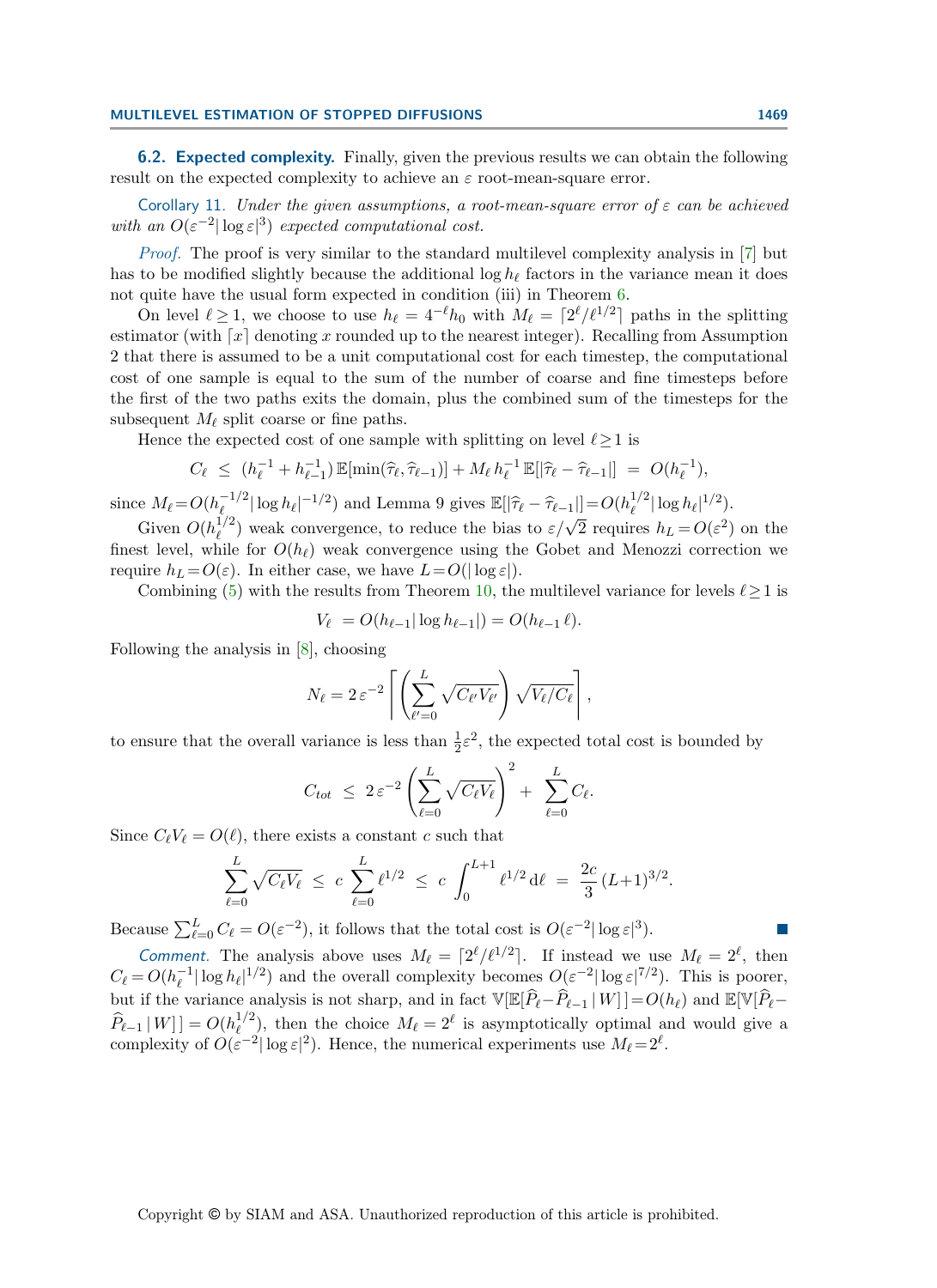7. Numerical experiments. The testcase is simple Brownian diffusion in a 3D cube,  $D =$  $[-1, +1]^3$ , over a unit time interval, [0, 1]. The initial data is  $x_0 = 0$ , and the output quantity of interest is the expected exit time. For the PDE formulation this corresponds to the PDE

$$
\frac{\partial u}{\partial t} + \frac{1}{2}\nabla^2 u + 1 = 0,
$$

subject to homogeneous boundary data on  $\partial D$  and  $t = 1$ . Using a standard Fourier series expansion, adjusted to the homogeneous boundary conditions on  $\partial D$ , and noting the symmetry in each coordinate direction, the solution at earlier times  $0 \le t < 1$  can be expressed as

$$
u(x,t) = \sum_{\text{odd }i,j,k \ge 1} A_{i,j,k}(t) \cos(i\pi x_1/2) \cos(j\pi x_2/2) \cos(k\pi x_3/2),
$$

where the amplitudes  $A_{i,j,k}(t)$  satisfy the ordinary differential equation

$$
\frac{\mathrm{d}A_{i,j,k}}{\mathrm{d}t} - \frac{(i^2+j^2+k^2)\,\pi^2}{8}A_{i,j,k} + \frac{64\,(-1)^{(i+j+k+1)/2}}{i\,j\,k\,\pi^3} = 0,
$$

subject to terminal condition  $A_{i,j,k}(1)=0$ . Therefore

$$
A_{i,j,k}(t) = \frac{512 (-1)^{(i+j+k+1)/2}}{i j k (i^2+j^2+k^2) \pi^5} \left(1 - \exp\left(-\frac{8 (1-t)}{(i^2+j^2+k^2) \pi^2}\right)\right),
$$

which gives  $u(\mathbf{0}, 0) \approx 0.435930$ .

On the coarsest level the timestep is chosen to be  $h_0 = 0.1$ , so that the mean exit time corresponds to just four timesteps. On finer levels it is  $h_{\ell} = 4^{-\ell} h_0$ .  $M_{\ell} = 2^{\ell}$  subsamples are used when approximating the conditional expectations once either the coarse or the fine path has left the domain.

Numerical results are obtained with three schemes:

- (orig)—the original MLMC method proposed by Higham *et al.* [\[13\]](#page-20-6);
- (new1)—the new method with subsampling to approximate the conditional expectations;
- (new2)—the new method which in addition uses the Gobet and Menozzi boundary shift, in which a path on level  $\ell$  is considered to have crossed the boundary if  $||x||_{\infty} >$  $1 - c_0 h_\ell^{1/2}$  $\zeta_{\ell}^{1/2}$ , where  $c_0 = -\zeta(1/2)/\sqrt{2\pi} \approx 0.5826$ .

Figure [2](#page-17-0) compares results from the three schemes and also a standard single-level Monte Carlo simulation without the Gobet and Menozzi boundary correction.

The top left plot shows the decay in the MLMC variance  $V_{\ell}$ . This improves from approximately  $O(h_\ell^{1/2})$  $\ell^{1/2}$ ) with the original method to approximately  $O(h_{\ell})$  with subsampling. Adding the Gobet and Menozzi correction reduces the variance slightly. The top right plot shows the convergence of  $\mathbb{E}[\widehat{P}_{\ell}-\widehat{P}_{\ell-1}]$ . As expected the introduction of subsampling does not affect this, to within Monte Carlo sampling error, but the Gobet and Menozzi correction improves the rate of convergence from  $O(h_\ell^{1/2})$  $\binom{1}{\ell}$  to  $O(h_{\ell}).$ 

The bottom left plot shows the average cost per path at each level, defined as the number of generated Normal random numbers expressed as a fraction of the number  $3/h_\ell$  which would be required for a single fine path to reach time  $t = 1$ . As expected, the cost for the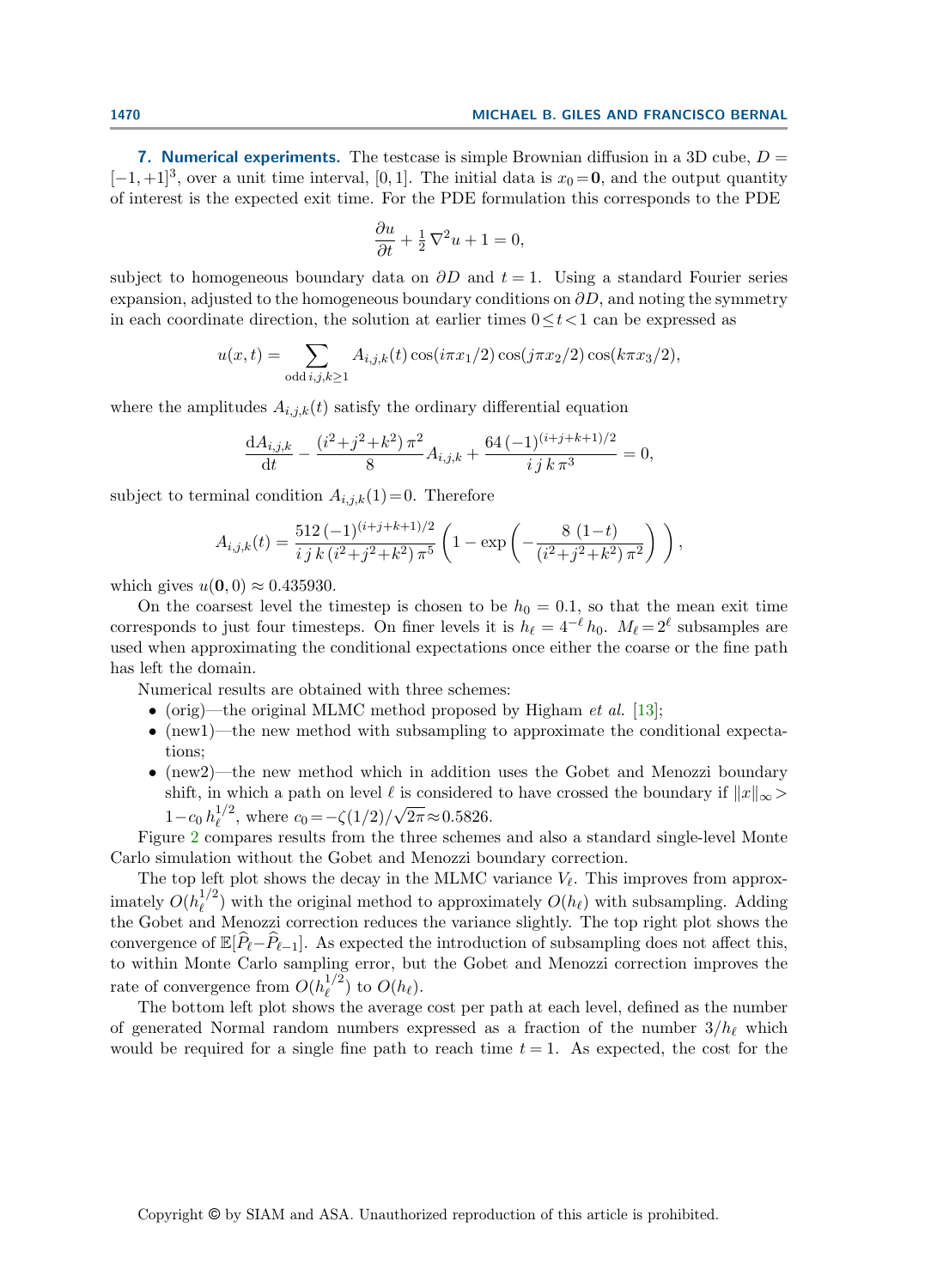<span id="page-17-0"></span>

Figure 2. Testcase: MLMC variance  $V_{\ell}$ , mean correction  $\mathbb{E}[\overline{P}_{\ell}-\overline{P}_{\ell-1}]$ , normalized cost per path sample, and kurtosis for three MLMC methods, and standard single level Monte Carlo.

original method is approximately equal to the expected exit time. With subsampling, the cost is slightly higher, up to 15% when using the GM correction, but the additional cost is not significant and in particular does not increase with level  $\ell$ .

The bottom right plot shows the computed kurtosis of  $\overline{P}_{\ell}-\overline{P}_{\ell-1}$ . The increasing value for the original method is a clear symptom of the fact that for a few samples the exit times of the coarse and fine paths are very different. With subsampling, there is no asymptotic increase in the kurtosis.

Figure [3](#page-18-0) presents MLMC results for a number of different user-specified accuracies  $ε$ . The MLMC methodology in selecting the near-optimal number of samples on each level, and finest level  $L$ , follows the description given in  $[8]$ . The plot on the left shows the number of path samples used on level  $\ell$  by the best two methods, (new1: dash-dot lines) and (new2: dotted lines). As is standard in MLMC, for larger values of  $\varepsilon$  it is not necessary to use such a large value for  $L$  to ensure that the weak error (or bias) contribution to the desired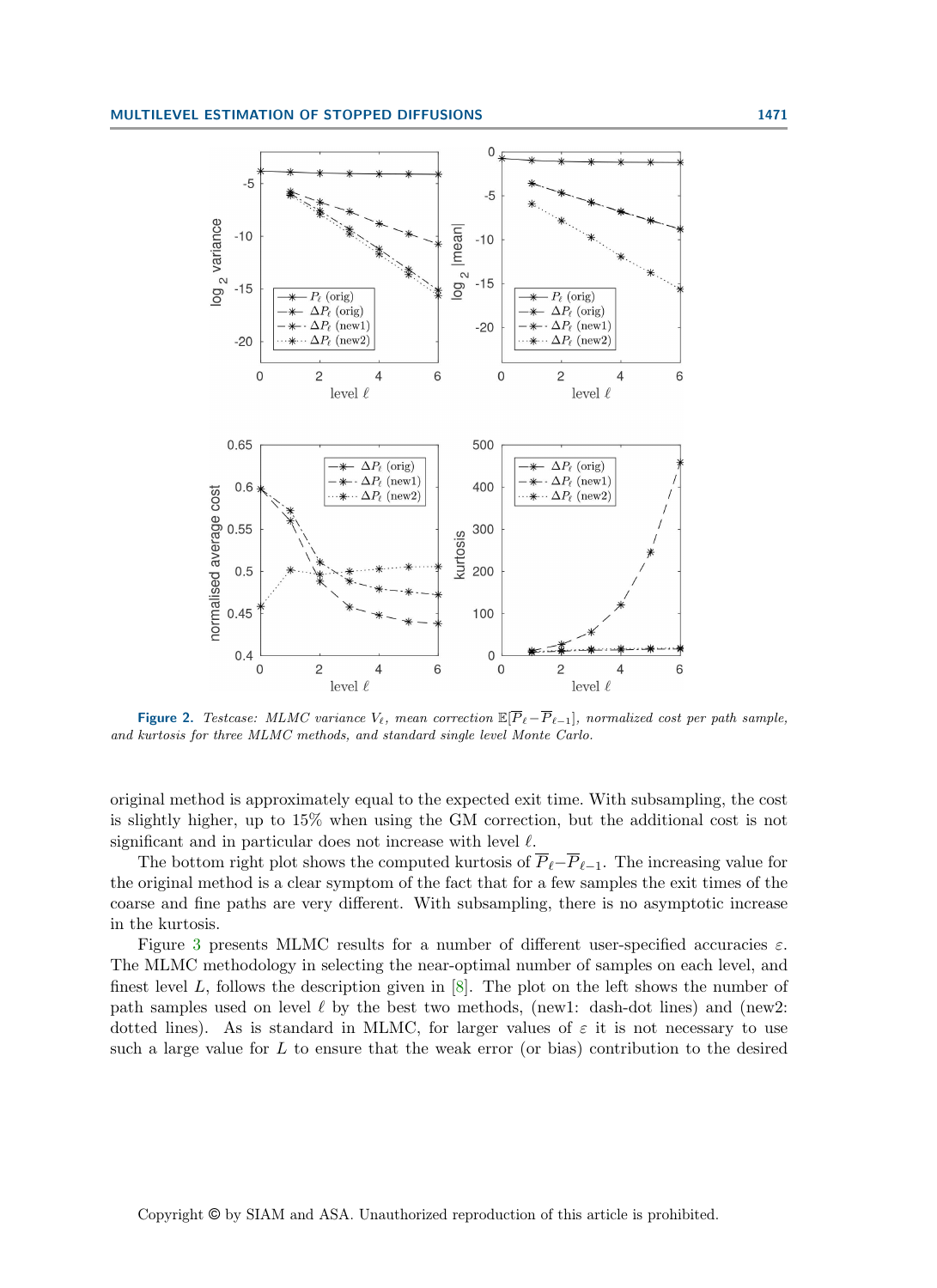<span id="page-18-0"></span>

Figure 3. Testcase: number of samples on different levels for different accuracies when using two new MLMC methods (dash-dot lines: new1; dotted lines: new2), and cost versus accuracy comparison of three MLMC methods and the standard single level Monte Carlo.

mean square error is sufficiently small. It is particularly noticeable that the superior weak convergence of the Gobet and Menozzi correction in (new2) greatly reduces the number of levels needed compared to (new1).

The plot on the right shows the total cost (defined as the number of Normal random numbers used) multiplied by  $\varepsilon^2$ . With the new subsampling, this scaled cost is almost independent of the desired accuracy, which is consistent with the theory which predicts the cost should be  $O(\varepsilon^{-2}L^3)$ . Because of the improved weak convergence, (new2) uses only half as many levels as (new1) and consequently the cost is reduced by a factor of 6 to 8.

8. Conclusions and extensions. In this paper we have developed an efficient multilevel Monte Carlo algorithm for the estimation of mean exit times and other associated functionals for stopped diffusions within a bounded domain. A root-mean-square accuracy of  $\varepsilon$  is achieved with a computational complexity which is  $O(\varepsilon^{-2}|\log \varepsilon|^3)$ . The key feature of the algorithm is the use of an approximated conditional expectation once either the coarse or the fine path has exited the domain. This greatly reduces the multilevel correction variance without significantly increasing the computational cost per path.

There are several directions in which this work can be extended. The first is to linear functionals of the PDE solution, such as

$$
P = \int_0^T \int_D \rho(x, t) u(x, t) dx dt.
$$

If we take  $\rho(x,t)$  to be normalized so that  $\int_0^T \int_D \rho(x,t) dx dt = 1$ , then this is very simply treated by randomizing the starting point for the SDE paths, taking the starting point  $(x_0, t_0)$ from the probability distribution with density  $\rho(x, t)$ . There are similar extensions for linear functionals of the solution on  $t = 0$ .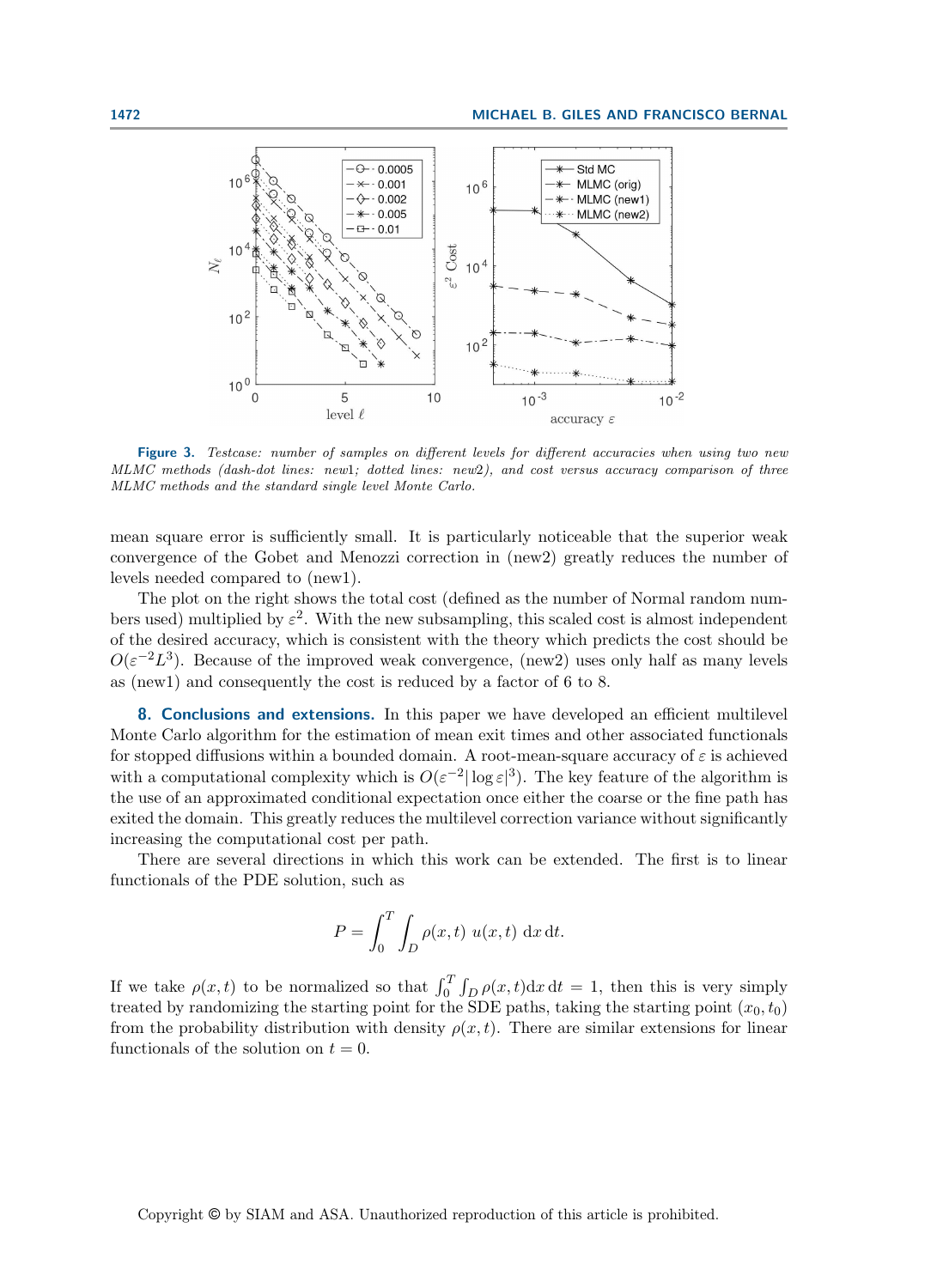The next possible extension is to nonlinear functionals of the form

$$
P = \int_0^T \int_D \rho(x, t) F(u(x, t)) dx dt
$$

for some nonlinear function  $F(u)$ . This case can be tackled by representing it as a nested expectation

$$
P = \mathbb{E}\left[F(u(x_0, t_0))\right]
$$

with the outer expectation over the starting point  $(x_0, t_0)$  and  $u(x_0, t_0)$  given by the usual inner expectation from [\(2\)](#page-0-0). Multilevel techniques for treating nested simulations are discussed in [\[8\]](#page-20-10) based on prior research by Bujok, Hambly, and Reisinger [\[4\]](#page-20-11). In particular, the multi-index Monte Carlo method [\[12\]](#page-20-12) may be very helpful in this context.

Another direction for extension is to Neumann boundary conditions. If an application has only homogeneous Neumann boundary conditions, so the Feynman–Kac functional depends only on the interior path, then the extension should be straightforward as it is easy to simulate the reflected diffusion. The difficulty will arise if there are mixed Neumann/Dirichlet boundary conditions. In this case, the MLMC variance could be larger because of the problem of one of the fine/coarse path pairs hitting the Dirichlet boundary while the other hits the Neumann boundary. In addition, the PDE solution may lack the necessary regularity assumed in this paper.

Finally, we could consider the solution of elliptic PDEs. This corresponds to parabolic solutions in the limit in which the time duration is extended to infinity. Multilevel techniques for handling this limit are presented and analyzed in [\[5\]](#page-20-13), as well as being discussed in section 10.1 in [\[8\]](#page-20-10), based on prior research by Glynn and Rhee on limiting distributions from Markov chains [\[10\]](#page-20-14). However, there is a difficulty in the numerical analysis, and possibly in practice, which is that the standard strong error analysis for a finite time interval  $[0, T]$  includes a factor which grows exponentially with respect to  $T$ . Only under certain conditions (see [\[5\]](#page-20-13)), similar to the contracting Markov chains considered by Glynn and Rhee, does this not occur, and this may restrict the use of MLMC for this application.

Note. In compliance with EPSRC's open access initiative, the data in this paper, and the codes which generated it, are available from [doi.org/10.5287/bodleian:XmZwK1zzv.](https://dx.doi.org/10.5287/bodleian:XmZwK1zzv)

Acknowledgments. The authors are very grateful to Abdul-Lateef Haji-Ali, Wei Fang, and the anonymous referees for their feedback, which led to significant improvements in the paper.

#### **REFERENCES**

- <span id="page-19-2"></span>[1] S. Asmussen and P. W. Glynn, Stochastic Simulation, Springer, New York, 2007.
- <span id="page-19-1"></span>[2] B. BOUCHARD, S. GEISS, AND E. GOBET, First time to exit of a continuous Itô process: General moment estimates and  $L_1$ -convergence rate for discrete time approximations, Bernoulli, 23 (2017), pp. 1631–1662.
- <span id="page-19-0"></span>[3] M. BROADIE, P. GLASSERMAN, AND S. KOU, A continuity correction for discrete barrier options, Math. Finance, 7 (1997), pp. 325–348.